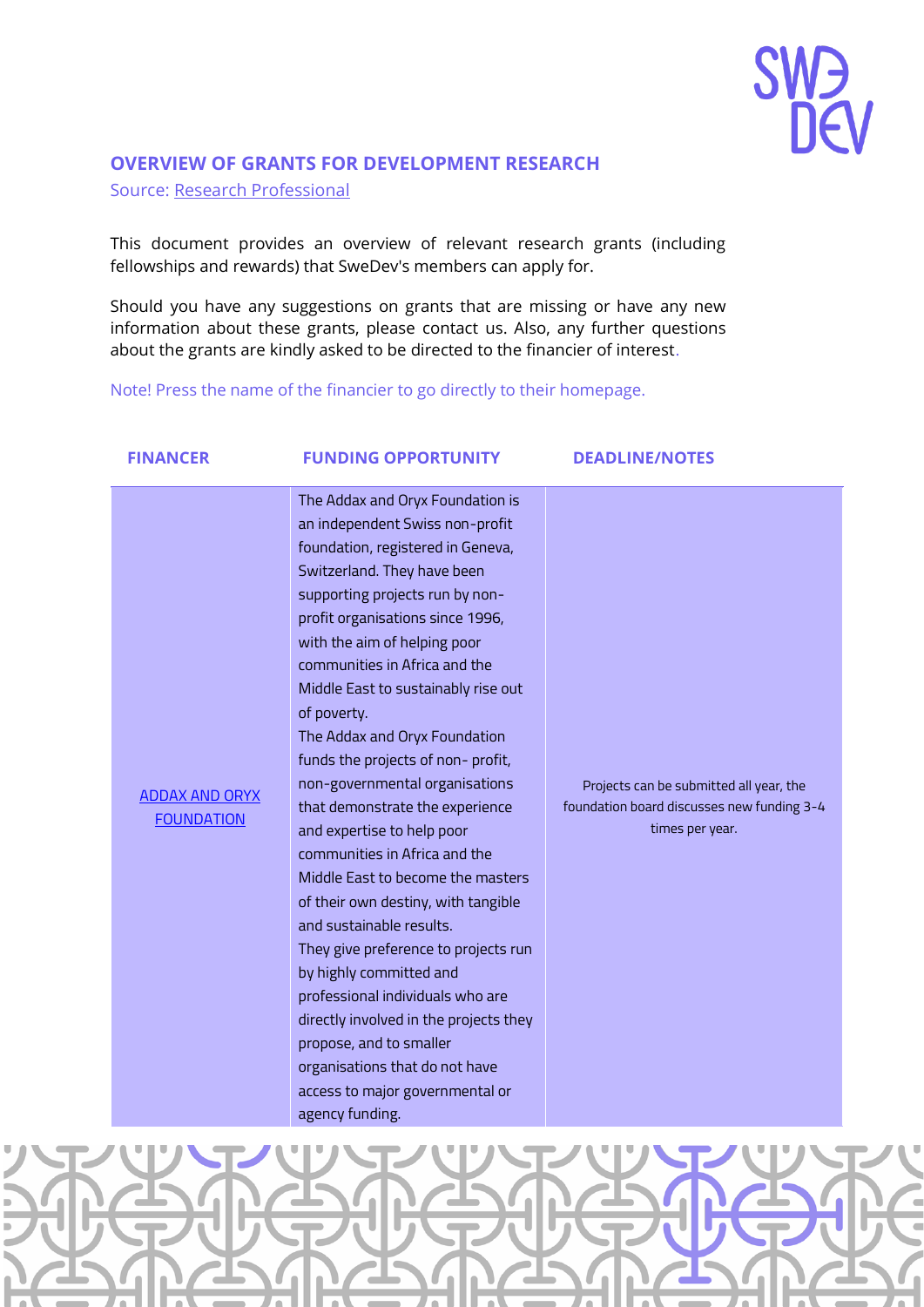

| <b>AFRICAN ECONOMIC</b><br><b>RESEARCH</b><br><b>CONSORTIUM</b>        | The African Economic Research<br>Consortium invites applicants for its<br>thematic research grants for the<br>African region. The areas of focus<br>are:<br>Poverty, labor markets and<br>income distribution<br>Macroeconomic policy and<br>growth<br>Finance and resource<br>mobilization<br>Production, trade and economic<br>integration<br>Agriculture, climate change and<br>natural resource management                                                                                                    |                 |
|------------------------------------------------------------------------|-------------------------------------------------------------------------------------------------------------------------------------------------------------------------------------------------------------------------------------------------------------------------------------------------------------------------------------------------------------------------------------------------------------------------------------------------------------------------------------------------------------------|-----------------|
| <b>AFRICAN STUDIES</b><br><b>CENTRE OF THE</b><br>UNIVERSITY OF LEIDEN | The African Studies Centre of the<br>University of Leiden invites<br>applications for its visiting<br>fellowship programme.<br>Visiting research fellows use their<br>time in Leiden for data analysis<br>and/or writing, often on a joint<br>project with one or more ASCL staff<br>members. A visiting research<br>fellowship is for a maximum of 90<br>days.<br>The applications are open for PhD<br>researchers that have conducted<br>research with a focus on Africa. See<br>more requirements at homepage. | C<br>fin<br>aca |
| <b>BBVA FOUNDATION</b>                                                 | The BBVA Foundation invites<br>nominations for its "Frontiers of<br>Knowledge" Awards.<br>The BBVA Foundation Frontiers of<br>Knowledge Awards recognize and<br>reward world-class research and<br>artistic creation, prizing<br>contributions of singular impact for<br>their originality and significance.<br>The disciplines and domains of the<br><b>BBVA Foundation Frontiers of</b>                                                                                                                         |                 |

#### [Call for proposals](https://aercafrica.org/call-for-proposals/)

On occasion, the ASCL also hosts selfanced visitors (PhD students or visiting ademics). Besides, ASCL offers research programmes and projects

Annual call

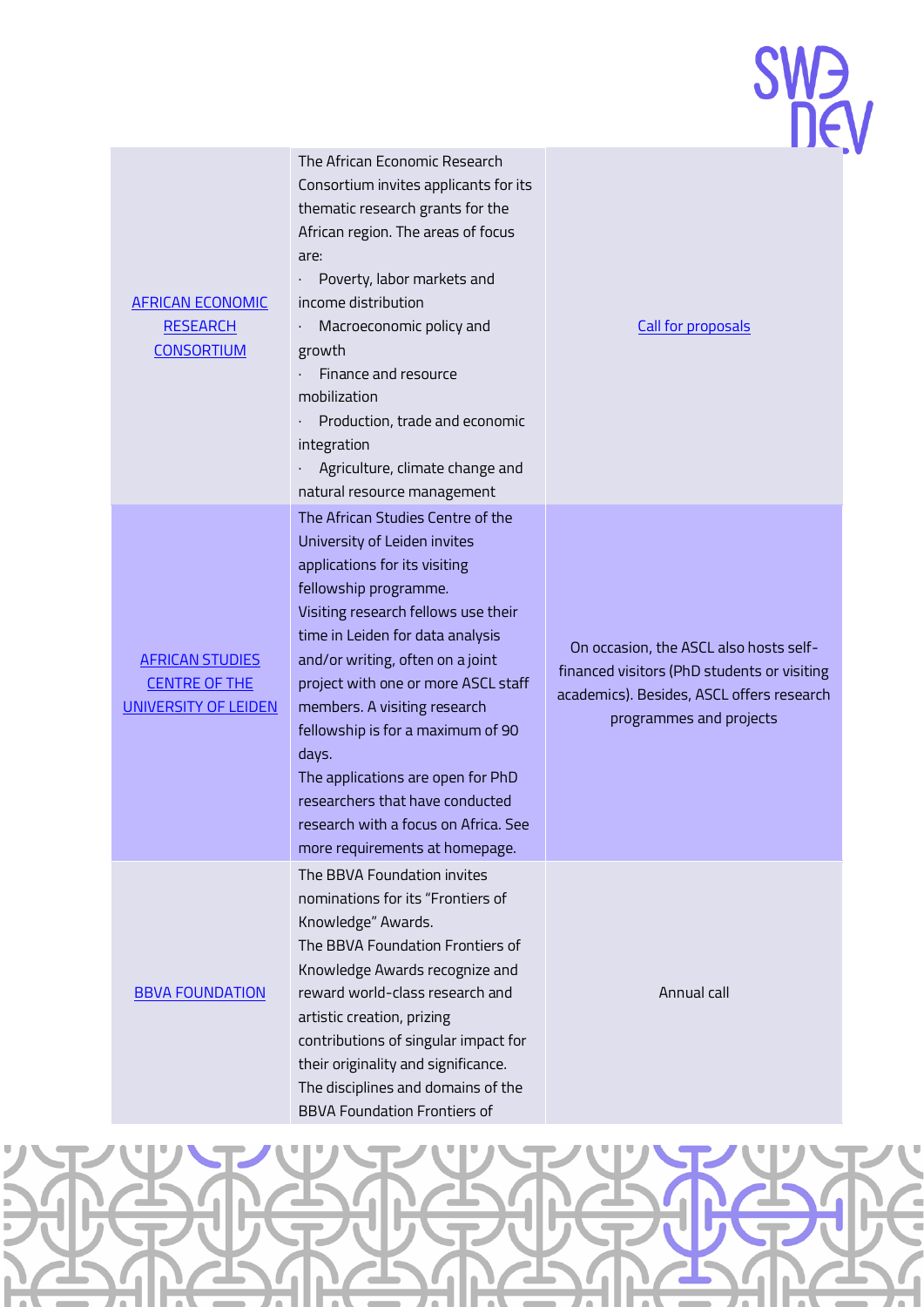

Knowledge Awards, that are relevant for development researchers, are:

1. Basic Sciences (Physics,

Chemistry, Mathematics)

- 2. Biology and Biomedicine
- 3. Information and Communication
- Technologies
- 4. Ecology and Conservation Biology
- 5. Climate Change
- 6. Economics, Finance and Management
- 7. Humanities and Social Sciences
- 8. Music and Opera

Invites applications of the Blaustein postdoctoral fellowship, in the fastest growing research university in Israel.

BEN [GURION](https://in.bgu.ac.il/en/bidr/BCSC/Pages/fellowships.aspx)  [UNIVERSITY](https://in.bgu.ac.il/en/bidr/BCSC/Pages/fellowships.aspx) OF THE [NEGEV'S](https://in.bgu.ac.il/en/bidr/BCSC/Pages/fellowships.aspx) – JACOB **BLAUSTEIN** INSTITUTE [FOR DESERT](https://in.bgu.ac.il/en/bidr/BCSC/Pages/fellowships.aspx)  **[RESEARCH](https://in.bgu.ac.il/en/bidr/BCSC/Pages/fellowships.aspx)** 

[BERGMAN ESTATE](https://bergmangardarna.se/application/) ON [FÅRÖ](https://bergmangardarna.se/application/)

Postdoctoral positions are available for scholars performing research in topics related to drylands, including desert ecology, solar energy, environmental physics, rainfed and irrigated agriculture, hydrology, aquaculture, environmental microbiology, desalination and water treatment, and biotechnology. The Bergman Estate on Fårö Foundation aims to administrate Ingmar Bergman's houses and properties on Fårö as a noncommercial place of work and

Call for fellowships 2022- 2023 have a deadline on March 3, 2022.

The application form is available from **October** 1 to November 28. Grants are announced and communicated in February. Similar dates are expected in the following years.

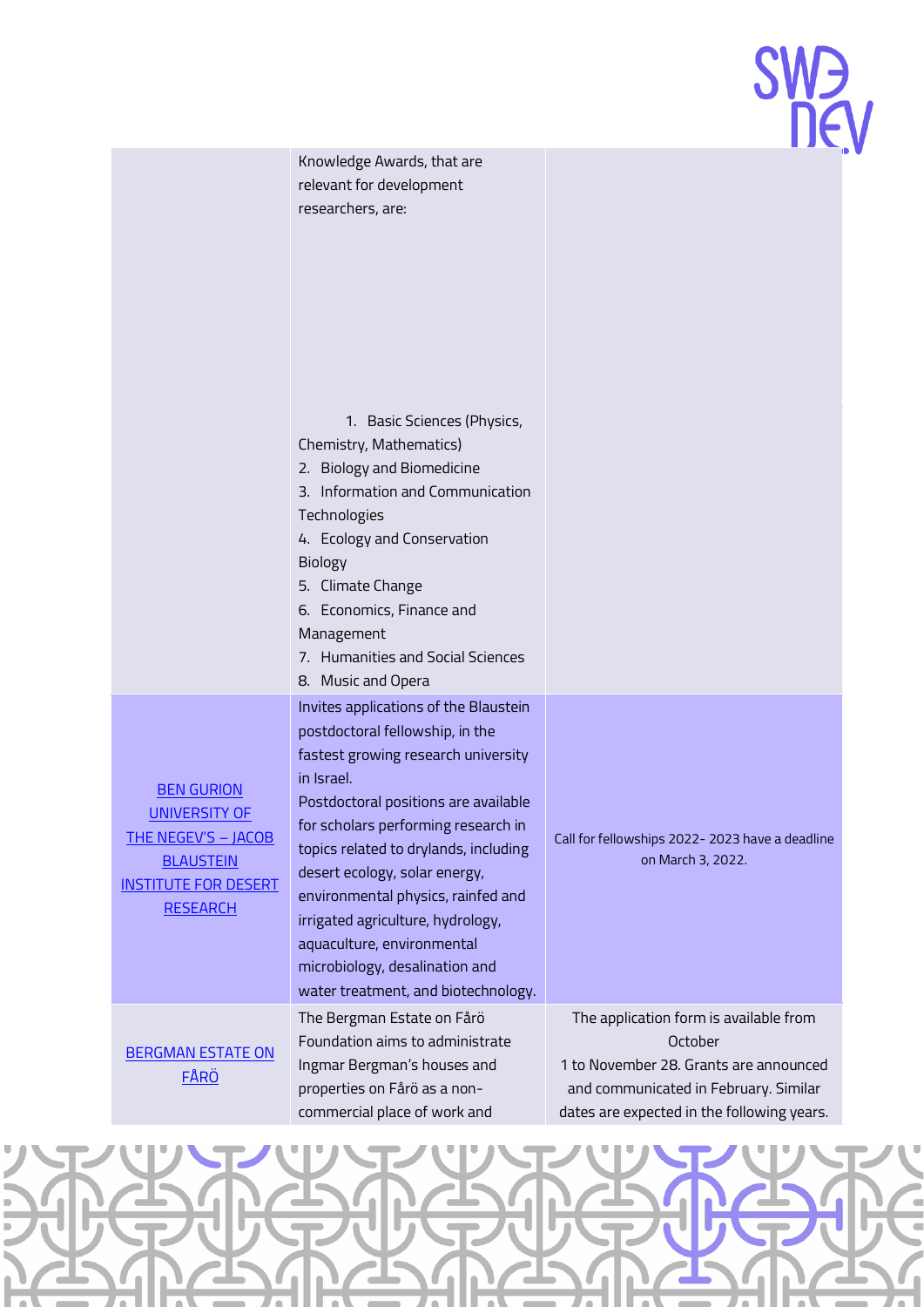## 

retreat for performing and creative artists and scholars from around the world.

The residence is open to candidates to conduct research in any discipline. Applicants need to document professional accomplishments and output, provide a description of the project they intend to work on, and the intended length of their stay. Applicants must also specify how they will reimburse the community in the form of a cultural event. Applicants are invited to stay for a minimum of 3 weeks and at the most 3 months. Boston Scientific Foundation Europe invites applicants for its research grant. The foundation supports issues of public interest, in disease

prevention or management, using digital or innovative solutions. This can be subjects such as health systems in developing countries.

This grant is for institution and research groups operating in

Europe, the Middle East and Africa.

The Conservation, Food and Health Foundation from the US offers project grants for institutions,

research groups etc. Projects should take place in the developing world in the fields of conservation, food and

health.

[BOSTON SCIENTIFIC](https://www.bostonscientific.com/en-EU/about-us/corporate-social-responsibility/practices/foundation/criteria-guidelines.html)  [FOUNDATION EUROPE](https://www.bostonscientific.com/en-EU/about-us/corporate-social-responsibility/practices/foundation/criteria-guidelines.html)

[CONSERVATION,](https://cfhfoundation.grantsmanagement08.com/)  FOOD [AND HEALTH](https://cfhfoundation.grantsmanagement08.com/)  [FOUNDATION](https://cfhfoundation.grantsmanagement08.com/)

Grants are offered on an annual basis, research groups can apply all year around.

Grants are offered on an annual basis, through 2 rounds per year. Deadlines for the concept applications are January 1 and July 1.

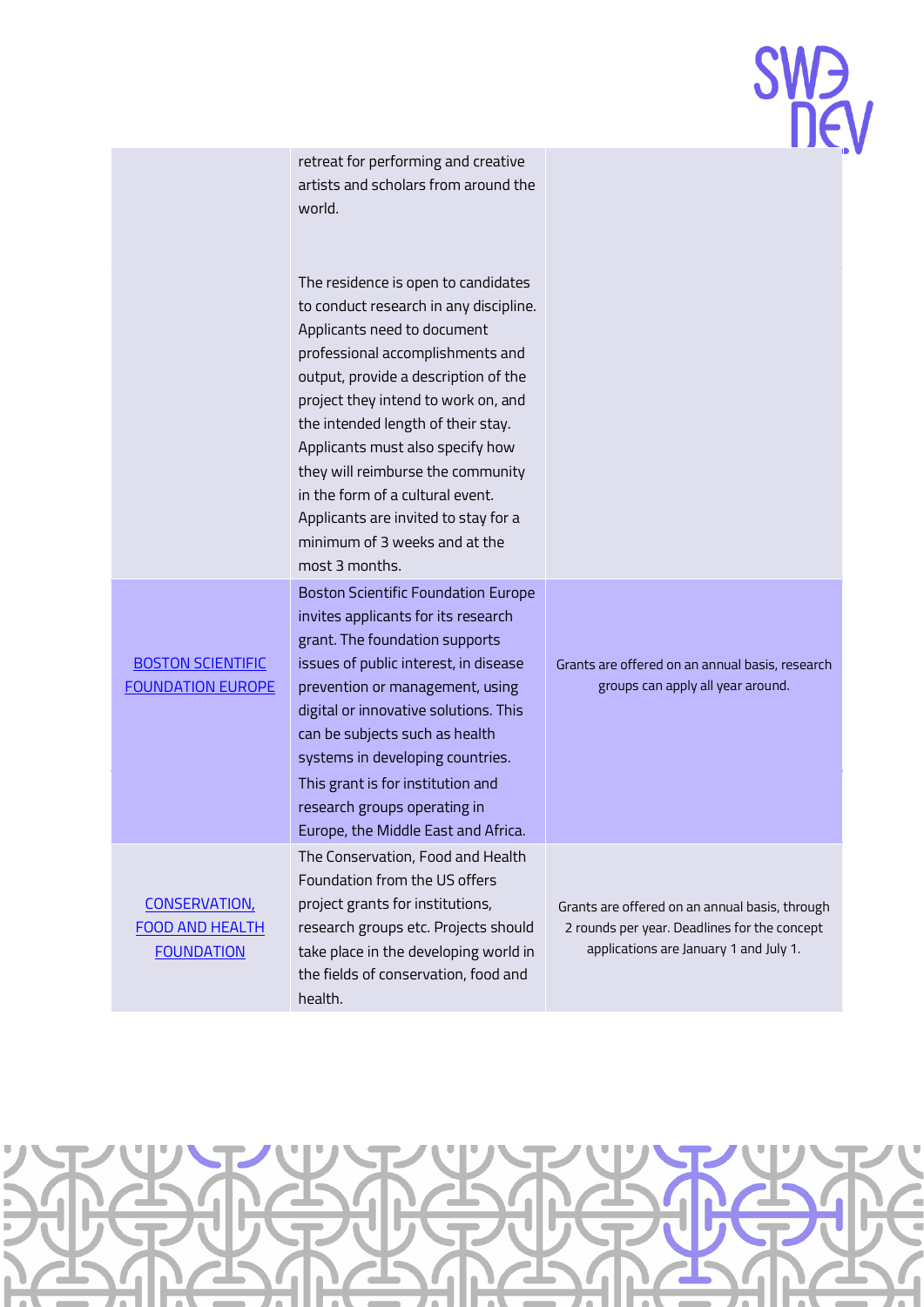Funding is available for projects that "demonstrate strong local leadership and promote professional development in the conservation, agricultural and health sciences", "develop the capacity of local organisations" or "address a particular problem in the field". The Expert Group for Aid Studies (EBA) is a government committee with a mandate to independently evaluate and analyse Sweden's international development assistance.

### [EBA \(Expert Group for](https://eba.se/en/current/call-for-researcher-initiated-proposals-2/)  [Aid Studies\)](https://eba.se/en/current/call-for-researcher-initiated-proposals-2/)

EU [FUNDING](http://https/ec.europa.eu/info/funding-tenders/find-funding/eu-funding-programmes_en#heading-3-natural-resources-amp-environment)  [PROGRAMMES](http://https/ec.europa.eu/info/funding-tenders/find-funding/eu-funding-programmes_en#heading-3-natural-resources-amp-environment)  FOR THE [YEARS 2021-](http://https/ec.europa.eu/info/funding-tenders/find-funding/eu-funding-programmes_en#heading-3-natural-resources-amp-environment) [2027](http://https/ec.europa.eu/info/funding-tenders/find-funding/eu-funding-programmes_en#heading-3-natural-resources-amp-environment)

EBA has decided to allocate funds for studies within any of its prioritised areas (poverty and its drivers; environment and climate; steering and organisation of Swedish aid). Funds are available for researchers active at institutions based in Sweden in order to conduct studies of direct relevance for the MFA, Sida and/or other Swedish development cooperation actors. 1. Horizon Europe

EU's key funding programme for research and innovation. Focused on climate change and research related to the UN's SDG's and boosting EU's competitiveness and growth. The programme facilitates collaboration and strengthens the impact of research and innovation in developing, supporting and implementing EU policies while tackling global challenges. It supports the creation and better diffusion of excellent knowledge and technologies.

The last day for the application to make a proposal is 22 May 2022. Special invitations to present applications will then be given to selected applicants. The last day to leave a full proposal is 14 August 2022.

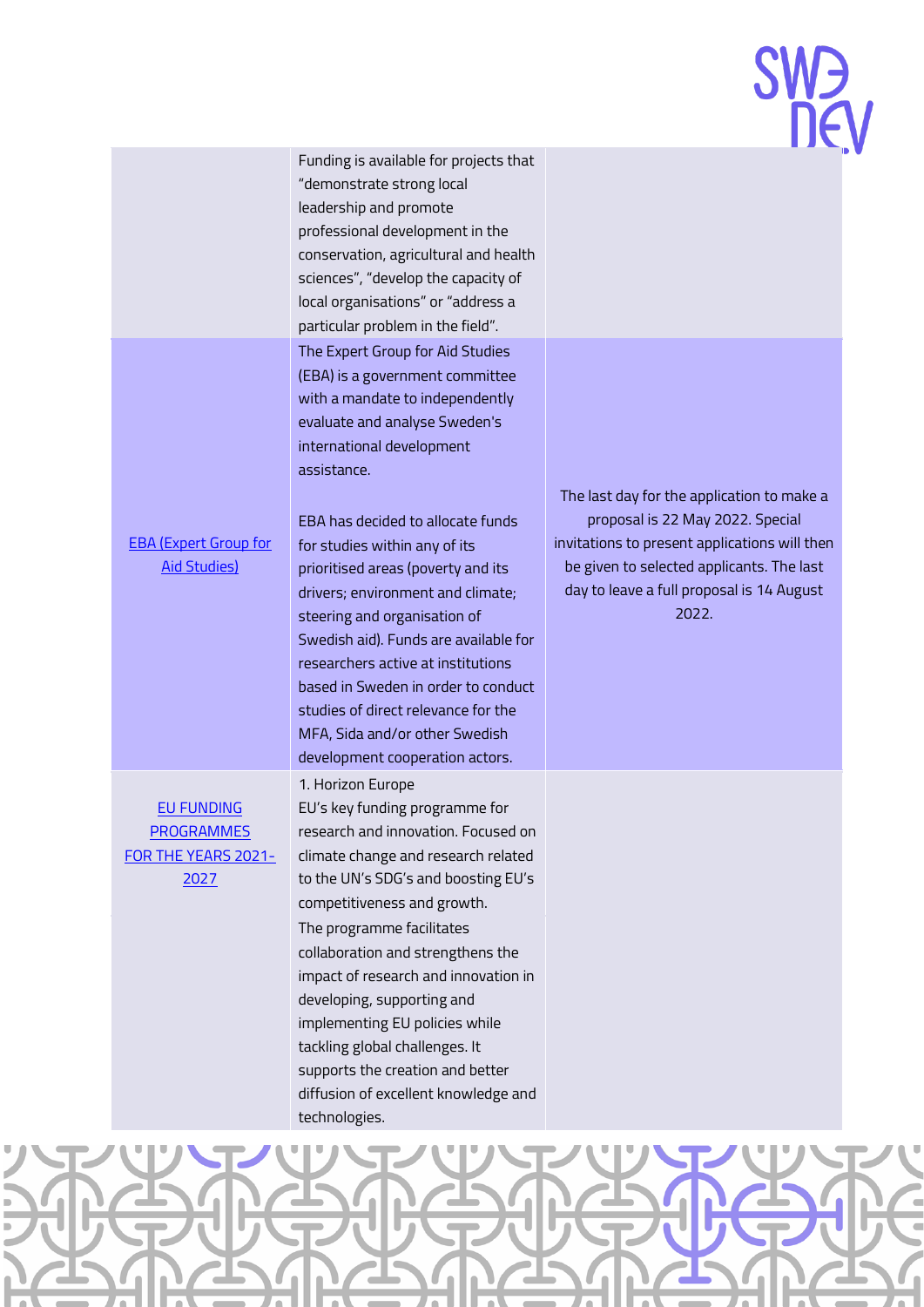### **SWA**<br> **new**

| <b>FARRELL FAMILY</b><br><b>FOUNDATION</b>                                       | The Farrell Family Foundation (FFF)<br>based in the US, have grants for<br>non-profit organisations. The<br>primary focus of FFF is education,<br>with an emphasis on technology,<br>health and human welfare and the<br>arts.                                                                                                                                 | Grants are given throughout the year.<br>Application window throughout the year<br>Deadline date 1: 12/01/2021<br>Deadline date 2: 04/01/2022<br>Deadline date 3: 06/15/2022<br>Deadline date 4: 09/01/2022 |  |
|----------------------------------------------------------------------------------|----------------------------------------------------------------------------------------------------------------------------------------------------------------------------------------------------------------------------------------------------------------------------------------------------------------------------------------------------------------|-------------------------------------------------------------------------------------------------------------------------------------------------------------------------------------------------------------|--|
| <b>FORTE - ANNUAL CALLS</b><br><b>FOR PROJECT GRANTS</b>                         | A substantial part of Forte's<br>research funding is administered<br>through an annual call for two- or<br>three-year project grants. The call<br>welcomes all applications within<br>Forte's overall responsibilities of<br>health, working life and welfare.                                                                                                 | The calls for research funding opens in<br>December and closes in February each year.                                                                                                                       |  |
| <b>FORTE - CONFERENCE</b><br><b>GRANTS</b>                                       | Forte is a government agency under<br>the Swedish Ministry of Health and<br>Social Affairs, distributing grants in<br>the areas of health, working life and<br>welfare.<br>Conference grants are financial<br>support for conferences hosted by a<br>Swedish institution of higher<br>education or scientific/scholarly<br>organisation.                       | Applications for conference grants are assessed<br>on an ongoing basis. For example, the call<br>opened on October 1, 2021, for funding in<br>2022, and closes on 30 September 2022.                        |  |
| <b>FORTE - ANNUAL CALL</b><br><b>FOR VISITING</b><br><b>RESEARCHER GRANTS</b>    | Forte's annual call for visiting<br>researcher grants is firstly intended<br>to fund shorter stays to allow for<br>research collaboration, an exchange<br>of experience, as well as<br>consultations. In the themes health,<br>working life and welfare.                                                                                                       | Currently paused due to the Covid-19<br>pandemic.                                                                                                                                                           |  |
| <b>FORTE - OTHER</b><br><b>RECURRING</b><br><b>CALLS FOR</b><br><b>PROPOSALS</b> | Network grants: The purpose of the<br>network grant is to make it easier<br>for researchers from different<br>disciplines and different parts of the<br>country to collaborate within Forte's<br>fields of research or coordination<br>areas - health, working life and<br>welfare. Grants are awarded for<br>three years.<br>Journal grants: Swedish-Janguage |                                                                                                                                                                                                             |  |

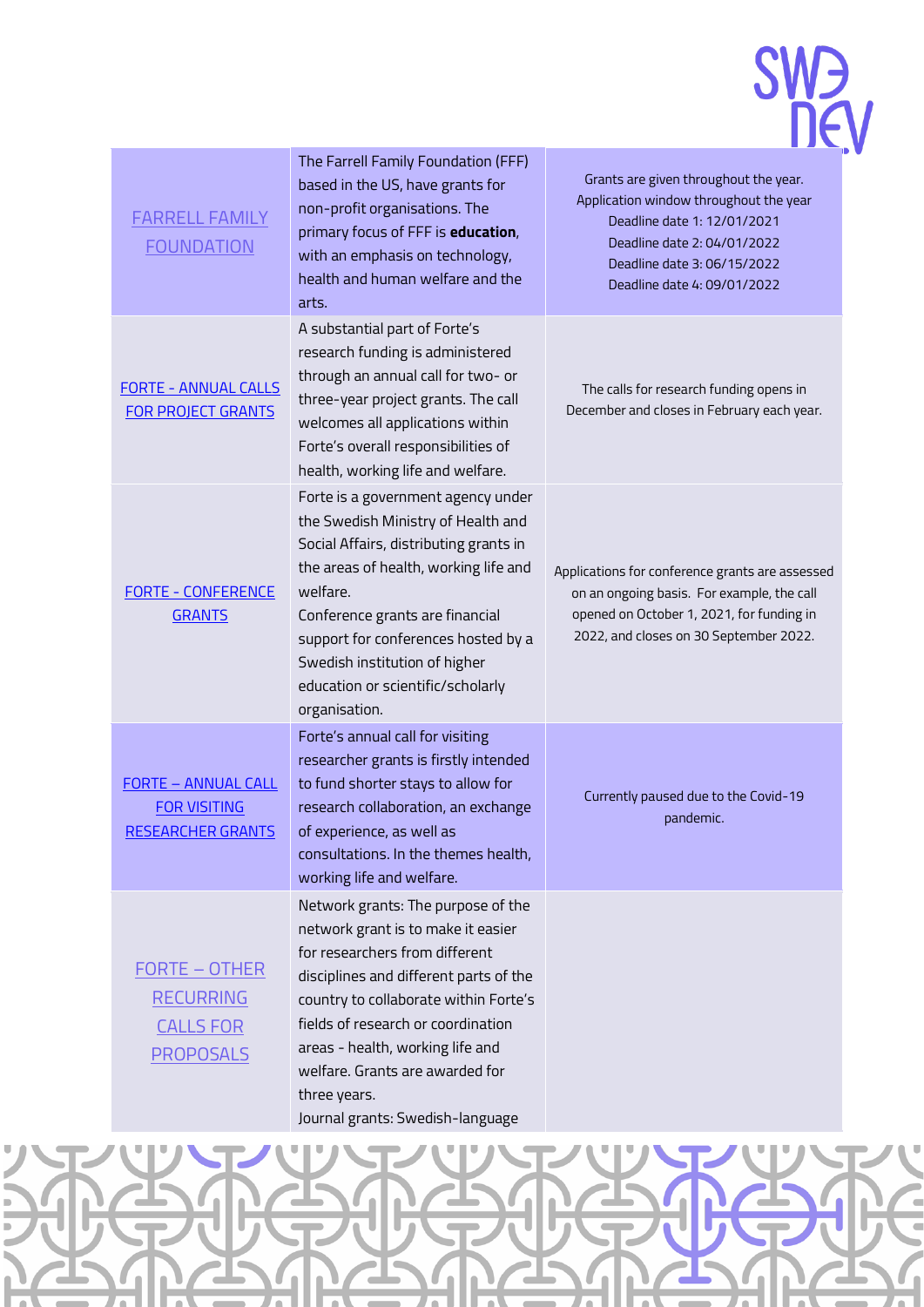

|                                           | journals within Forte's areas of<br>responsibility can apply for grants<br>for editorial work and publishing.                                                                                                                                                                                                                                                                                                                  |                                                                                                                                                                                            |
|-------------------------------------------|--------------------------------------------------------------------------------------------------------------------------------------------------------------------------------------------------------------------------------------------------------------------------------------------------------------------------------------------------------------------------------------------------------------------------------|--------------------------------------------------------------------------------------------------------------------------------------------------------------------------------------------|
| <b>GAIRDNER</b><br><b>FOUNDATION</b>      | The John Dirks Canada Gairdner<br><b>Global Health</b><br>Award recognizes the world's<br>leading researchers who have used<br>rational, scientifically based<br>research to improve the wellbeing of<br>those facing health inequalities<br>worldwide.<br>Advances may be in fields of<br>environmental health, clinical<br>science population health and basic<br>science.                                                   | The nomination portal is open each year from<br>mid- April- October 1 for edits, changes or<br>additions by nominators.                                                                    |
| <b>GERDA HENKEL</b><br><b>FOUNDATION</b>  | The foundation invites for proposals<br>for<br>1. The special programme on Islam,<br>the modern nation state and<br>transnational movements.<br>2. The special programme on<br>security, society and the state.<br>The funding activities concentrate<br>basically on German and foreign<br>academics in the fields of historical<br>humanities.<br>Candidates can apply regardless of<br>their nationality and place of work. |                                                                                                                                                                                            |
| <b>HAKON SWENSON</b><br><b>FOUNDATION</b> | The purpose of the foundation of<br>Hakan Swenson is to support<br>research, education and<br>entrepreneurship with a focus on<br>consumers and trade, as well as                                                                                                                                                                                                                                                              | The foundation has 4 calls throughout the<br>year:<br>17 March (deadline 17 February)<br>11 May (deadline 25 April)<br>30 August (deadline 12 August)<br>15 November (deadline 1 November) |

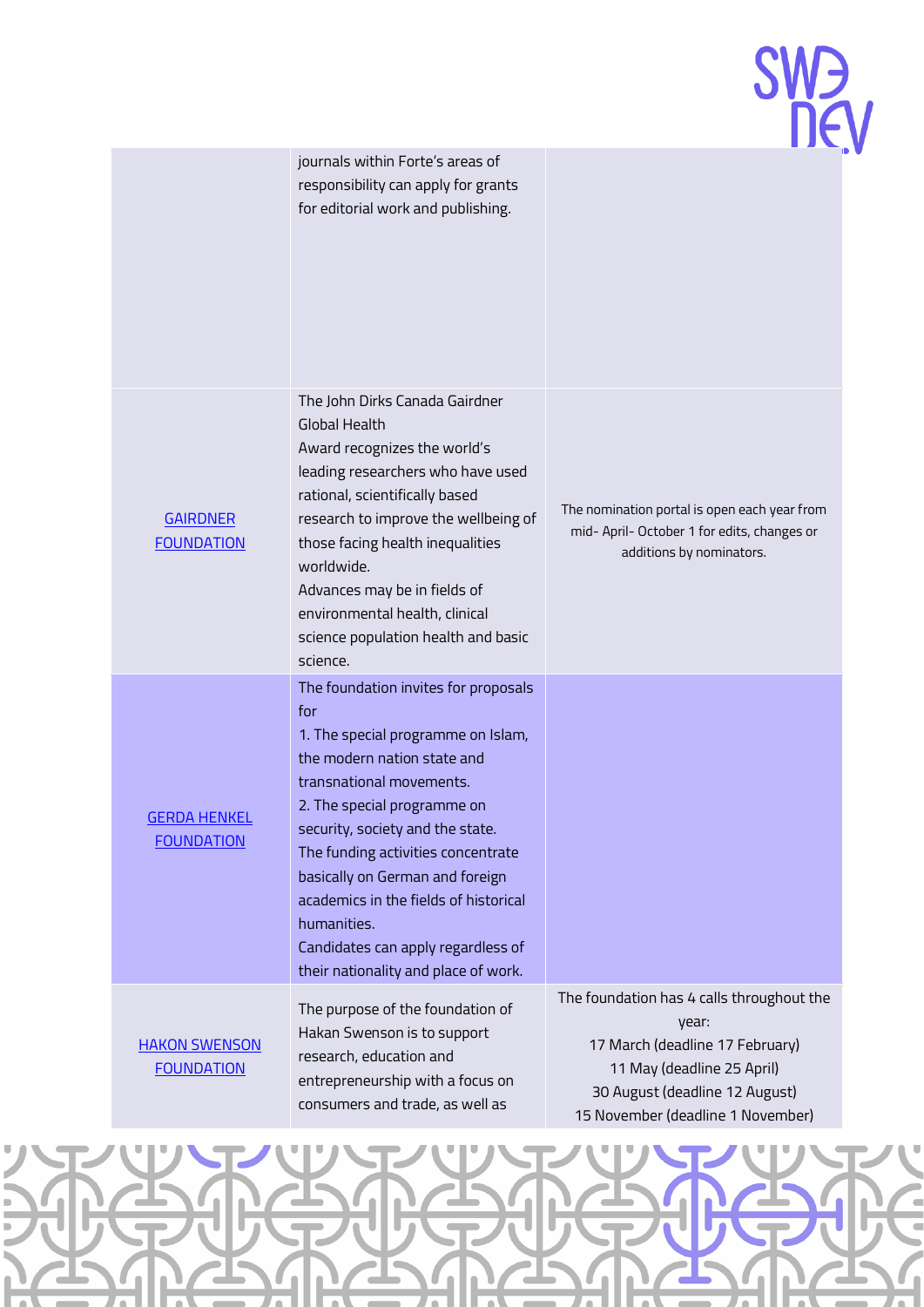

| <b>HARRY FRANK</b><br><b>GUGGENHEIM</b><br><b>FOUNDATION</b>            | The Foundation examines enduring<br>and urgent problems of violence,<br>such as war, crime, and human<br>aggression.<br>They awards research grants to<br>support distinguished and emerging<br>scholars studying urgent matters of<br>violence in the United States and<br>around the world. The Foundation<br>awards the following research<br>grants and fellowships to scholars<br>studying the origins and effects of<br>violence in the U.S. and abroad.                                                                                                                                                                                       | Several calls:<br>The disciplines of relevance are<br>o The Harry Frank Guggenheim<br>Distinguished Scholar Awards: 1 August<br>o The Harry Frank Guggenheim Emerging<br>Scholars: 1 February;<br>o The Harry Frank Guggenheim African<br>Fellows: 1 March; |
|-------------------------------------------------------------------------|------------------------------------------------------------------------------------------------------------------------------------------------------------------------------------------------------------------------------------------------------------------------------------------------------------------------------------------------------------------------------------------------------------------------------------------------------------------------------------------------------------------------------------------------------------------------------------------------------------------------------------------------------|-------------------------------------------------------------------------------------------------------------------------------------------------------------------------------------------------------------------------------------------------------------|
| <b>IDRC - CRDI</b><br>(International<br>Development Research<br>Centre) | IDRC offers grants, funding, and<br>awards to researchers and<br>institutions to find solutions for<br>global development challenges.<br>There are two basic types of grants:<br>competitive grants and institutional<br>grants.<br>Successful research proposals must:<br>align strategically with the<br>objectives of the call;<br>present appropriate technical<br>designs;<br>complement existing programs; and<br>respond to operational<br>requirements and other<br>considerations specific to each call.<br>Successful research proposals must:<br>align strategically with the<br>objectives of the call;<br>present appropriate technical | Visit the website and check the current list<br>of open calls                                                                                                                                                                                               |

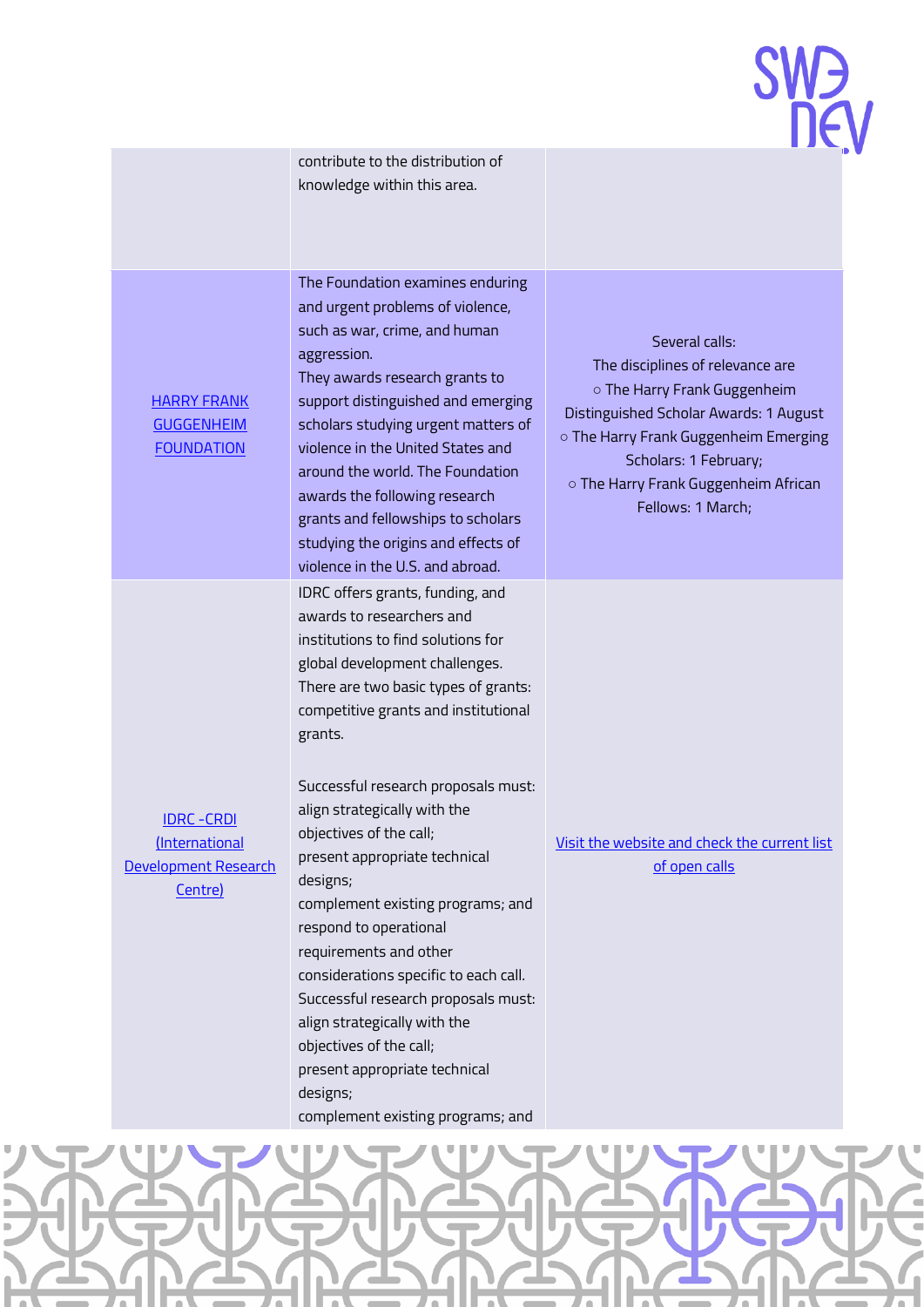| <b>SW<sub>D</sub></b> |  |     |
|-----------------------|--|-----|
|                       |  | DEV |

|                                                                                           | respond to operational<br>requirements and other<br>considerations specific to each call.                                                                                                                                                                                                                                                                                                                                                                                                                                                                                                                                                                                      |                                                                                                                                                                                                                                             |  |
|-------------------------------------------------------------------------------------------|--------------------------------------------------------------------------------------------------------------------------------------------------------------------------------------------------------------------------------------------------------------------------------------------------------------------------------------------------------------------------------------------------------------------------------------------------------------------------------------------------------------------------------------------------------------------------------------------------------------------------------------------------------------------------------|---------------------------------------------------------------------------------------------------------------------------------------------------------------------------------------------------------------------------------------------|--|
| <b>INSTITUTION OF</b><br><b>OCCUPATIONAL</b><br><b>SAFETY AND</b><br><b>HEALTH (IOSH)</b> | IOSH funds research in the<br>particular areas of:<br>Human Capital & Sustainability<br>Non-health related fatalities<br>$\epsilon$<br><b>Occupational Cancer</b><br>$\bullet$<br>Return to work & Rehabilitation<br>×,<br>Wellbeing<br>$\blacksquare$<br>Work-related musculoskeletal<br>$\epsilon$<br>disorders<br>More so, research that goes in line<br>with their work 2022 strategy.<br>Researchers who have a proven<br>track record in high-quality research<br>are eligible to apply for funding.<br>Applicants should also be able to<br>demonstrate that they have the<br>research and project management<br>skills to lead a successful proposal<br>to completion. | IOSH usually issue a "call for bids"<br>statement for the annual competition in<br>mid-January.<br>If you would like to receive an alert, please<br>email rfunding@iosh.com and ask to be<br>notified about the next annual<br>competition. |  |

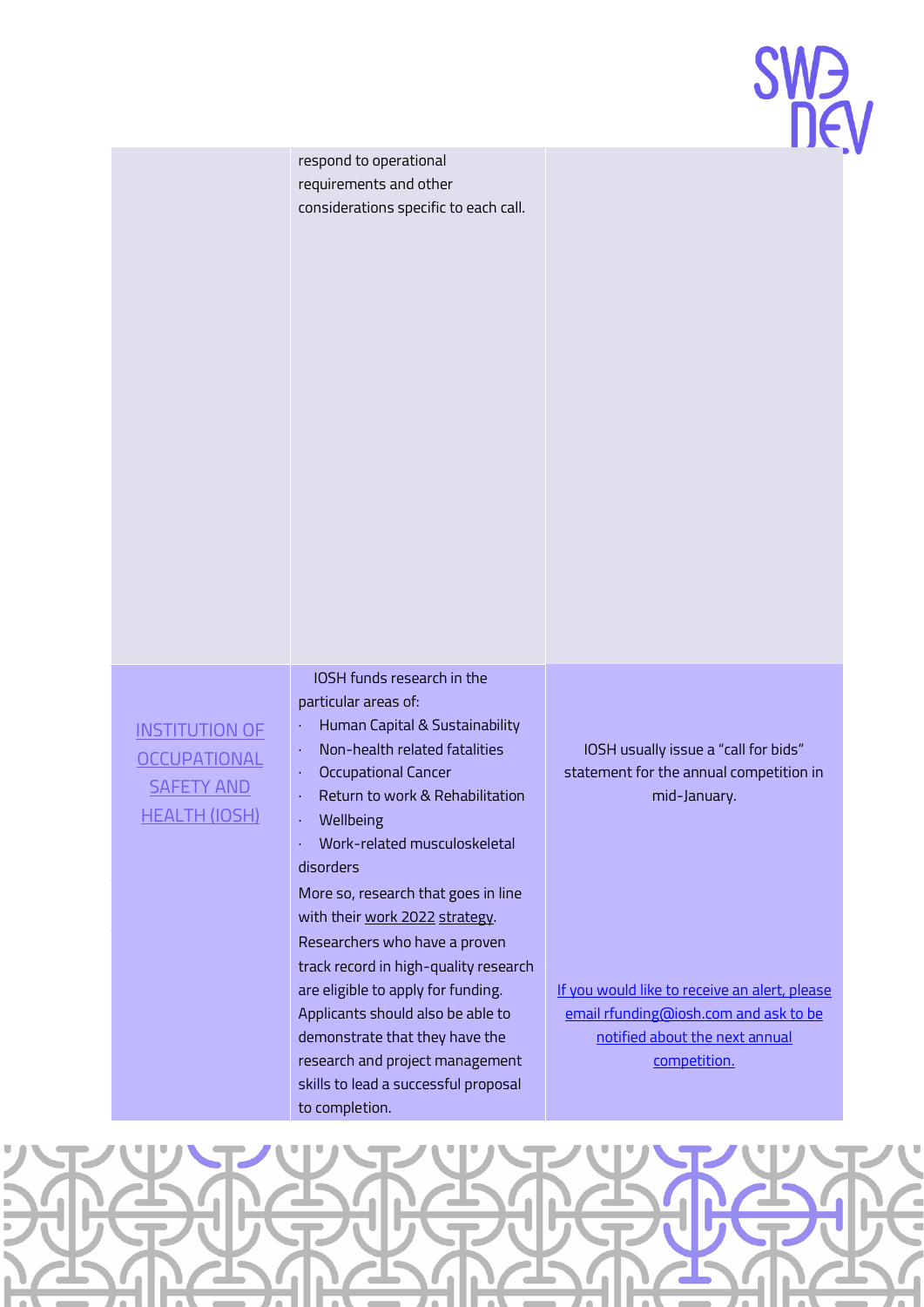| <b>INTERNATIONAL</b><br><b>INSTITUTE FOR</b><br><b>ASIAN STUDIES (IIAS)</b> | lia3 liivites excellerit scriulais tu<br>apply for a fellowship to work on an<br>individual research project in the<br>Humanities or Social Sciences, In<br>addition, IIAS supports Professorial<br>Fellowships as part of agreements<br>with Dutch universities, foreign<br>ministries and funding<br>organisations.<br>The IIAS & IIAS/CEM-FMSH<br>fellowship is generally for<br>researchers focusing on the three<br>IIAS clusters:<br><b>Asian Cities</b><br>Asian Heritages<br>Global Asia | Next application deadline: 1 October 2022                                                                                                                                                                                                                                                                             |
|-----------------------------------------------------------------------------|--------------------------------------------------------------------------------------------------------------------------------------------------------------------------------------------------------------------------------------------------------------------------------------------------------------------------------------------------------------------------------------------------------------------------------------------------------------------------------------------------|-----------------------------------------------------------------------------------------------------------------------------------------------------------------------------------------------------------------------------------------------------------------------------------------------------------------------|
|                                                                             | However, some positions are<br>reserved for outstanding projects in<br>any area outside of those listed.                                                                                                                                                                                                                                                                                                                                                                                         |                                                                                                                                                                                                                                                                                                                       |
| <b>INTERREG NORD</b>                                                        | Interreg V A Nord is a EU-program<br>supporting cross-border<br>cooperation in order to strengthen<br>the economic and social<br>development in the areas north<br>Norway, north Finland, north<br>Sweden and Sápmi.                                                                                                                                                                                                                                                                             | There are some opportunities for researchers<br>with a focus on some parts of Northern<br>Sweden, and the Interreg Aurora programme<br>will open the first call in June<br>The very first call for project proposals of the<br>Interreg Aurora Programme 2021-2027 will be<br>open from 21 June until 23 August 2022. |

 $\overline{110}$  C in the second least selects

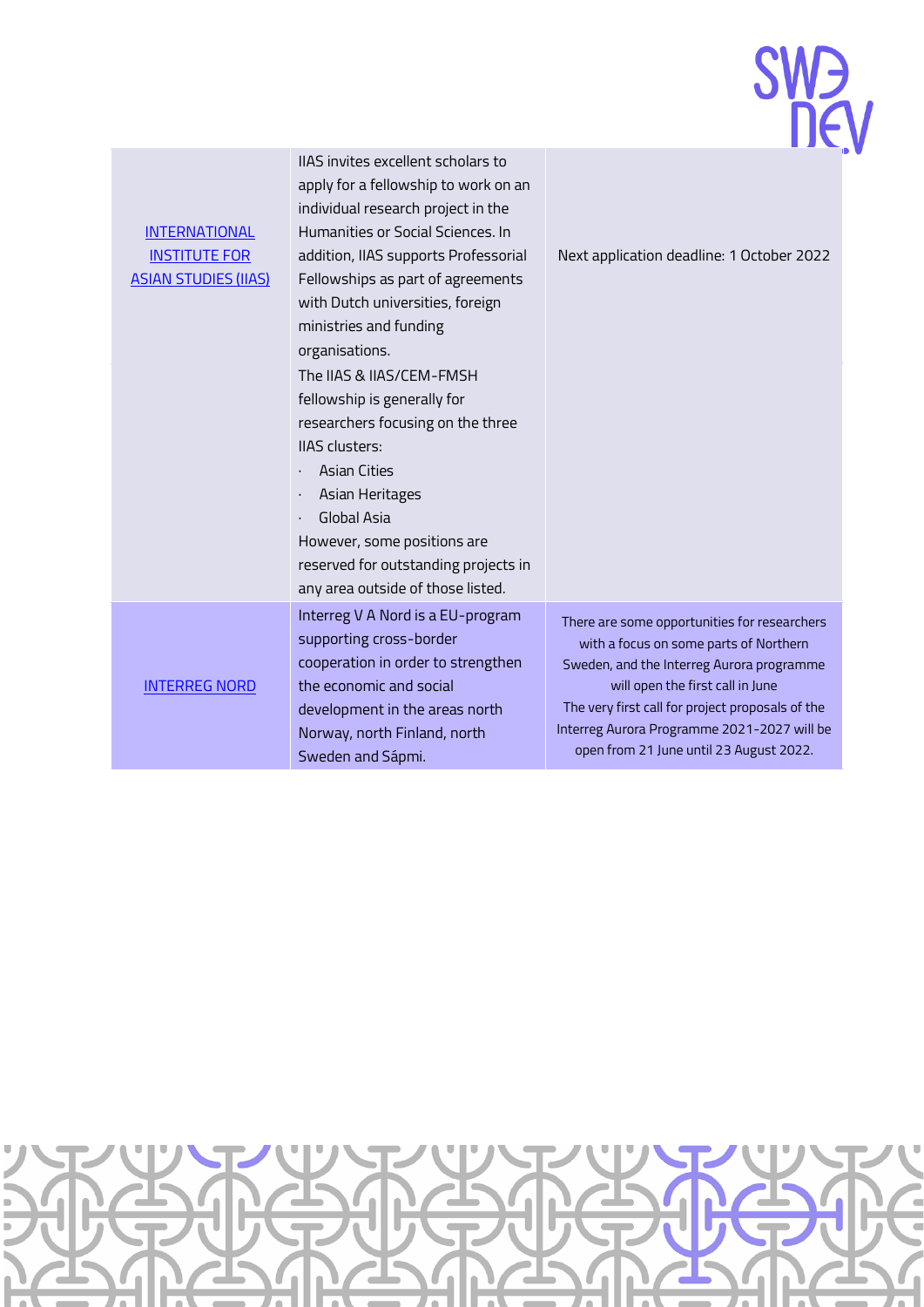| <b>JACOBS FOUNDATION</b>                                                         | The foundation invites nominations<br>for the Klaus J Jacobs research prize.<br>It is aimed for outstanding scientific<br>contributions of individuals from all<br>scholarly disciplines, that have a<br>focus on the improvement of young<br>people's development and<br>perspectives worldwide.<br>The projects should contribute to<br>the thematic priorities: educational<br>sciences, linguistics, psychology,<br>economics, sociology, family<br>studies, media studies, political<br>sciences, neuroscience and medical<br>sciences.                                                                                                | The deadline for nominations is usually in<br>spring.                                                                                                                                                                                                                                                                                                 |
|----------------------------------------------------------------------------------|---------------------------------------------------------------------------------------------------------------------------------------------------------------------------------------------------------------------------------------------------------------------------------------------------------------------------------------------------------------------------------------------------------------------------------------------------------------------------------------------------------------------------------------------------------------------------------------------------------------------------------------------|-------------------------------------------------------------------------------------------------------------------------------------------------------------------------------------------------------------------------------------------------------------------------------------------------------------------------------------------------------|
| <b>MISTRA</b>                                                                    | The Swedish Foundation for<br>Strategic Environmental Research,<br>Mistra, is an independent research<br>foundation that supports research<br>of strategic importance for a good<br>living environment.<br>The grant calls are announced on<br>the Mistra website. The principal<br>applicant must usually be a Swedish<br>institution.<br>For example, Mistra har called for<br>proposals on a research programme<br>on "biodiversity and the financial<br>system", addressing research<br>groups in all academic disciplines<br>working at higher education<br>institutions and research institutes<br>as well as different stakeholders. | Several calls in different sectors. No<br>ongoing calls at the moment. Regularly<br>check the MISTRA website for specific<br>deadlines.                                                                                                                                                                                                               |
| <b>NATO / SCIENCE FOR</b><br><b>PEACE AND SECURITY</b><br><b>PROGRAMME (SPS)</b> | Nato's SPS Programme develops<br>and implements practical<br>cooperation and enhances dialogue<br>between NATO nations and partner<br>countries. The SPS Programme<br>supports collaboration through<br>three established grant                                                                                                                                                                                                                                                                                                                                                                                                             | The homepage continuously invites applicants<br>for its open calls for grants. Please refer to the<br>SPS calls for proposals and related documents<br>for more detailed information on eligibility and<br>deadlines. For inquiries contact: Please refer to<br>the SPS calls for proposals and related<br>documents for more detailed information on |

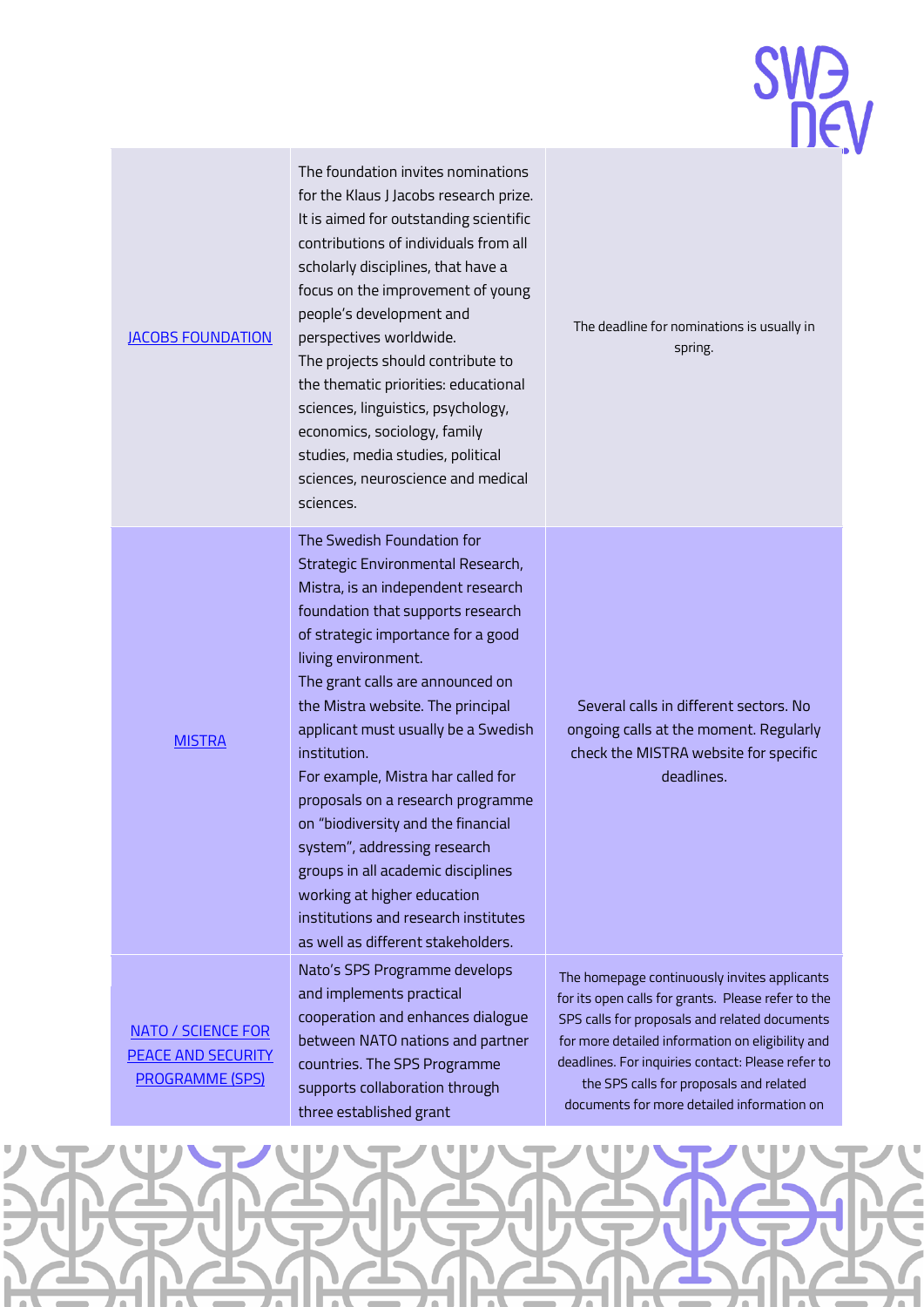|                                                                                             |                                                                                                                                                                                                                                                                                                                                                                                                                                                                                                                                                                                                                                                 | <b>SWZ</b>                                                                 |
|---------------------------------------------------------------------------------------------|-------------------------------------------------------------------------------------------------------------------------------------------------------------------------------------------------------------------------------------------------------------------------------------------------------------------------------------------------------------------------------------------------------------------------------------------------------------------------------------------------------------------------------------------------------------------------------------------------------------------------------------------------|----------------------------------------------------------------------------|
|                                                                                             | mechanisms. Interested applicants<br>must jointly develop a collaborative<br>activity within one of these<br>mechanisms led by project directors<br>from at least one Nato country<br>(NDP) and one Partner country<br>(PPD).<br>The grants are for<br>1. Research & development projects<br>(multi-year project, MYP)<br>2. Research workshops (advanced<br>research workshop, ARW) and<br>3. Training Courses (advanced study<br>institute, ASI, and advanced training<br>course, ATC).                                                                                                                                                       | eligibility and deadlines. For inquiries contact:<br>sps.info@hq.nato.int. |
| <b>NETHERLANDS</b><br><b>ORGANISATION</b><br><b>FOR SCIENTIFIC</b><br><b>RESEARCH (NWO)</b> | Each year, NWO invests almost 1<br>billion euros in curiosity- driven<br>research, research related to<br>societal challenges and research<br>infrastructure.<br>Researchers and research<br>institutions can submit an<br>application for funding for research<br>projects, large equipment and<br>databases as soon as NWO<br>publishes a call for project<br>proposals.<br>The NOW has the so called "talent<br>programme" with three funding<br>instruments (veni, vidi, vici) that<br>offers personal grants to talented,<br>creative researchers in themes like<br>social sciences and humanities and<br>health research and development. | Regularly check the website for open calls                                 |

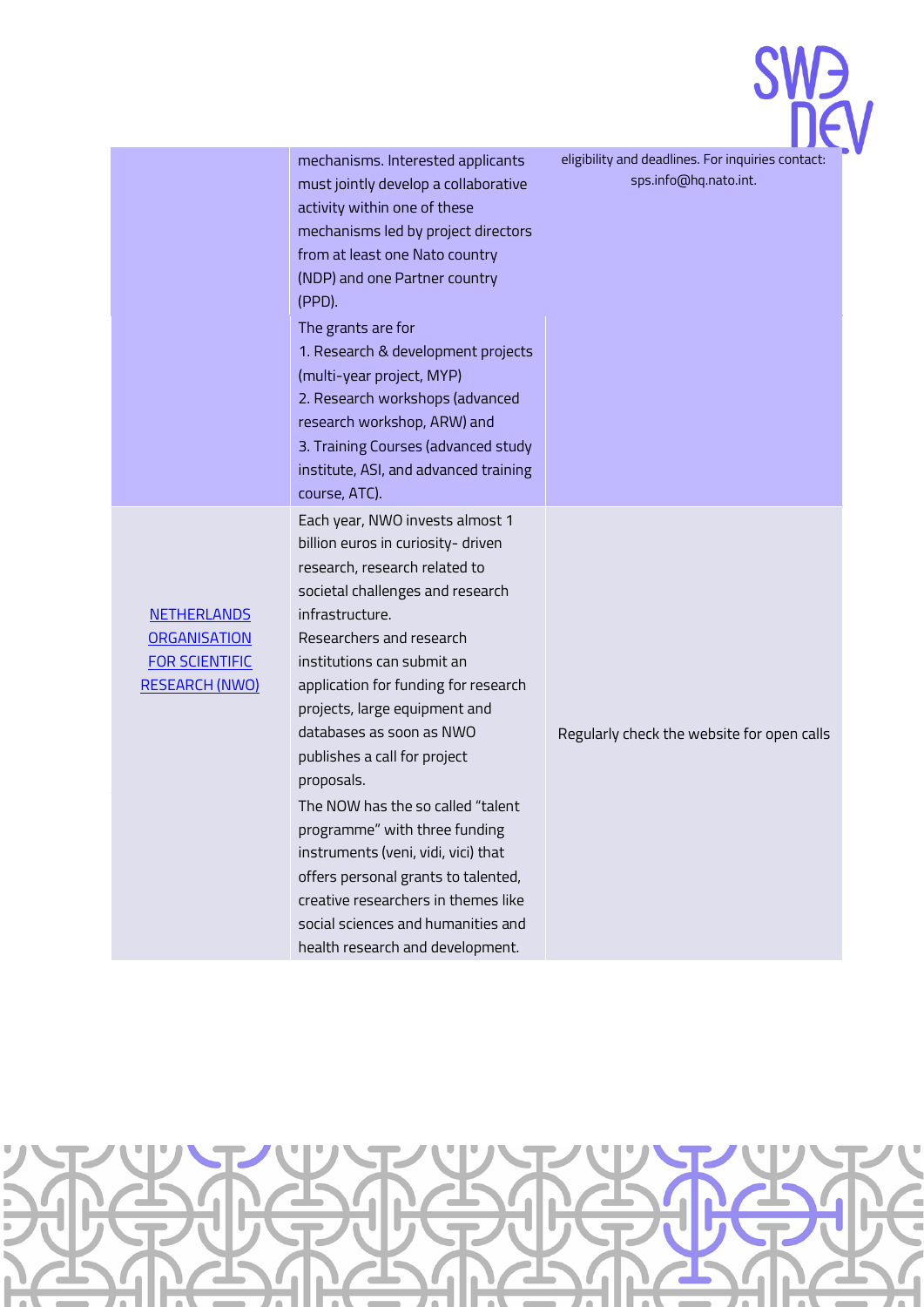

| <b>NIPPON FOUNDATION</b>                       | The Nippon Foundation gives grants<br>to non-profits including educational<br>and research institutions. The<br>funding areas are<br>o Improvement of basic human<br><u>needs</u><br>o Human resource development<br>o Promotion of international<br>collaborative undertakings<br>For further inquiries on the Nippon<br>grants email: cc@ps.nippon-<br>foundation.or.jp                                                                                                                                                                                                                                       | Interested researchers should explore<br>through the email contact for more details<br>about potential opportunities.        |
|------------------------------------------------|-----------------------------------------------------------------------------------------------------------------------------------------------------------------------------------------------------------------------------------------------------------------------------------------------------------------------------------------------------------------------------------------------------------------------------------------------------------------------------------------------------------------------------------------------------------------------------------------------------------------|------------------------------------------------------------------------------------------------------------------------------|
| <b>NORDFORSK</b>                               | NordForsk funds and facilitates<br>Nordic research cooperation and<br>research infrastructure.                                                                                                                                                                                                                                                                                                                                                                                                                                                                                                                  | NordForsk open calls continuously. On average,<br>they have six calls per year.                                              |
|                                                | The organisation has previously had<br>programmes on e.g. international<br>research cooperation.<br>The calls are published on the<br>website, on their application portal<br>and in their newsletter.                                                                                                                                                                                                                                                                                                                                                                                                          | The applicant must be an established senior<br>researcher based at a research institution in<br>one of the Nordic countries. |
| <b>NORDIC AFRICA</b><br><b>INSTITUTE (NAI)</b> | NAI has two kinds of scholarships<br>1. African Guest Researchers<br>Scholarship Programme - Post-<br>doctoral researchers based in Africa<br>can apply for a three-month stay.<br>2. Nordic Scholarship Programme -<br>Students and researches based in<br>Finland, Iceland and Sweden can<br>apply for scholarships that last for<br>one month.<br>The thematic research areas of NAI<br>from the strategy of 2017-2021 are<br>Inclusive growth, poverty and<br>inequality in urban and rural Africa<br>Climate change and sustainable<br>development<br>Gender equality<br>Conflict, security and democratic | African Guest Researchers' Scholarship<br>Programme 2023 has a deadline set on 1 May<br>2022.                                |

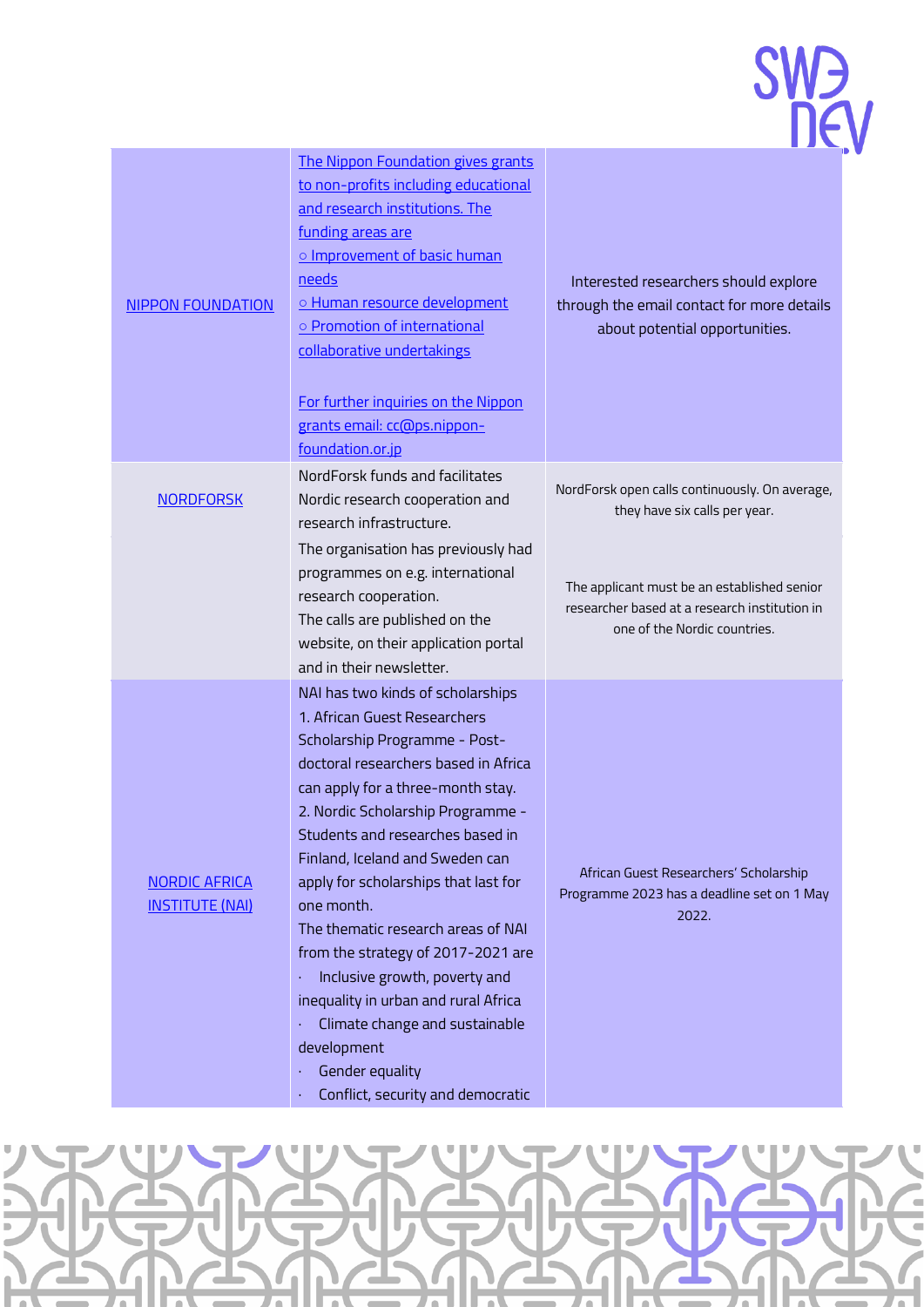

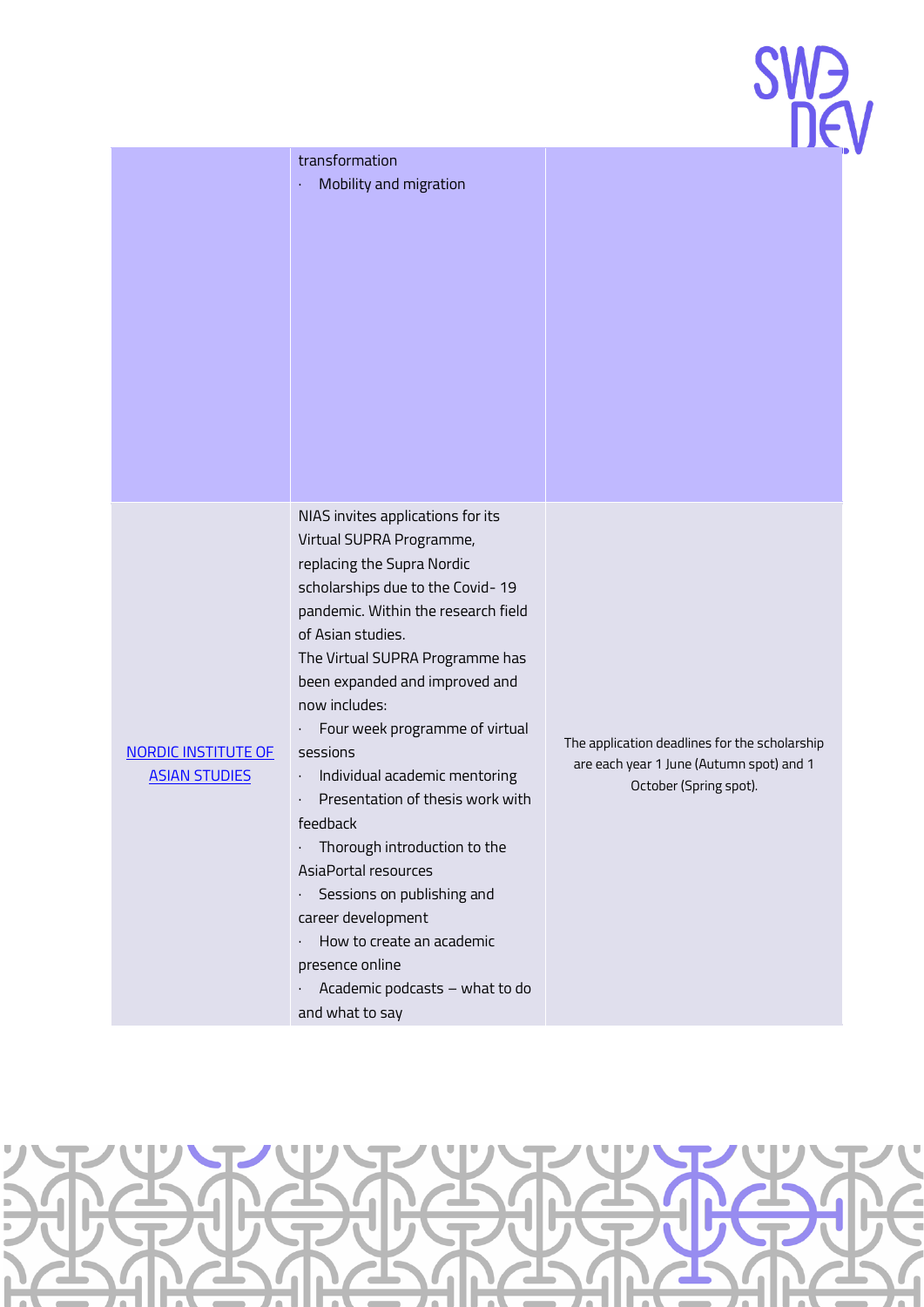| <b>NORTHERN</b><br>PERIPHERY AND ARCTIC<br><b>PROGRAMME</b>  | Funds projects that first of all<br>address the main challenges and<br>potentials of the programme area.<br>The Programme area is<br>characterised by shared and<br>common development resources,<br>including the area's abundant<br>natural resources, high quality<br>biophysical environment, and<br>versatile business sector.                                                                                                                                                                                                                                                     | Calls are announced around 2 times per year.                                       |
|--------------------------------------------------------------|-----------------------------------------------------------------------------------------------------------------------------------------------------------------------------------------------------------------------------------------------------------------------------------------------------------------------------------------------------------------------------------------------------------------------------------------------------------------------------------------------------------------------------------------------------------------------------------------|------------------------------------------------------------------------------------|
| <b>NORWEGIAN</b><br><b>CENTRE FOR</b><br><b>HUMAN RIGHTS</b> | The Network, under the University<br>of Oslo, offers mobility scholarships<br>for researchers who wish to<br>participate in courses, workshops<br>and seminars relevant for human<br>rights research within the<br>framework of the partner<br>institutions. They also encourage<br>researchers to make use of the<br>scholarships for shorter research<br>visits to the partner institutions.<br>If appropriate, they may also grant<br>mobility scholarships for highly<br>relevant research activities outside<br>of the Network partners.                                           | Applications are considered on a continuous<br>basis depending on available funds. |
| <b>OPEN SOCIETY</b><br><b>FOUNDATIONS</b>                    | The Open Society Foundations are<br>the world's private funder of<br>independent groups working for<br>justice, democratic governance, and<br>human rights.<br>They award grants, scholarships,<br>and fellowships throughout the year<br>to organizations and individuals who<br>share Open Society values.<br>They look for grantees who have a<br>vision and whose efforts will lead to<br>lasting social change. The vast<br>majority of their grants are awarded<br>to organizations that they approach<br>directly, but they do list some open<br>opportunities on their website. |                                                                                    |

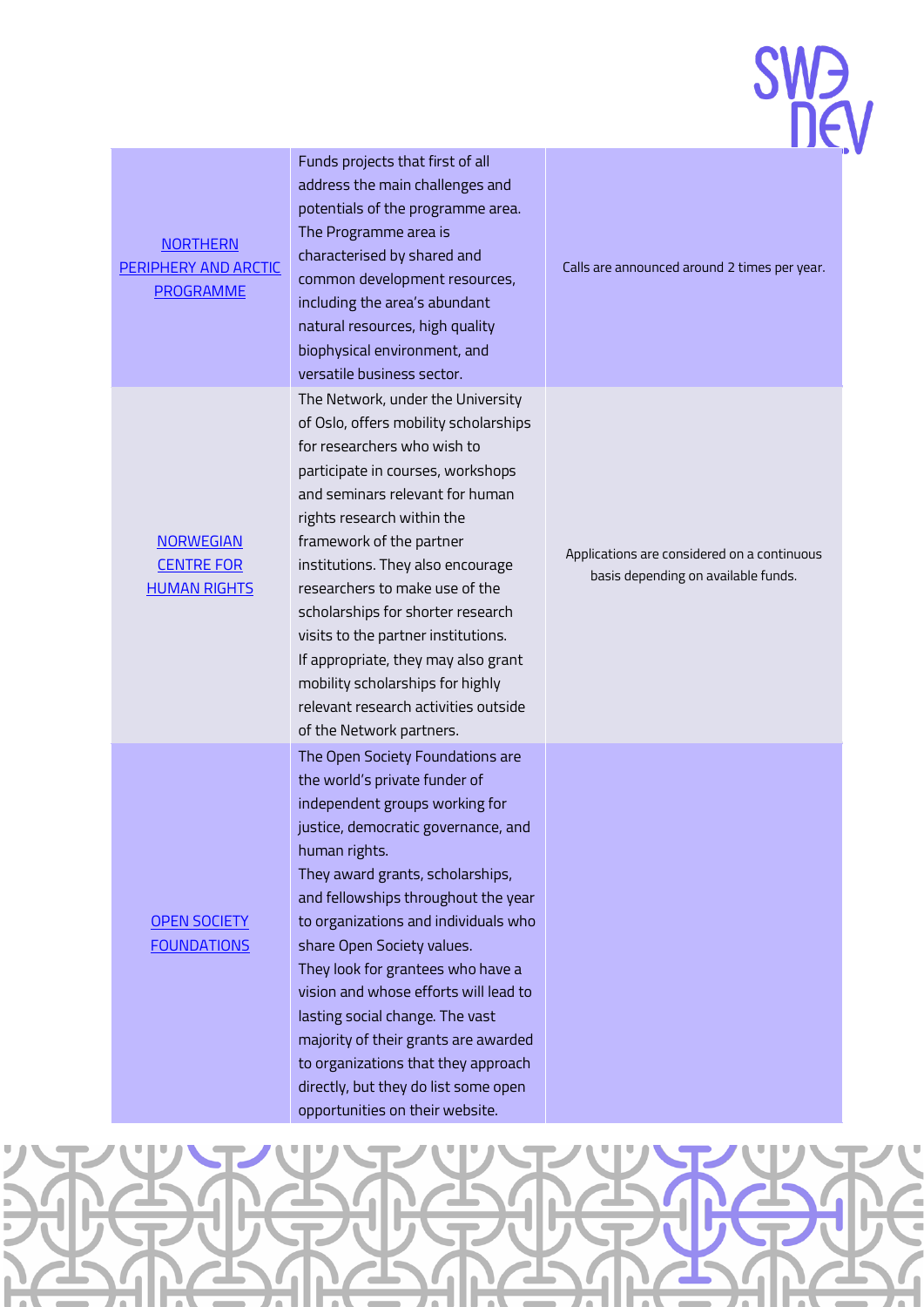| <b>SW<sub>D</sub></b> |
|-----------------------|
| DEV                   |

|                                                                     | Other funding opportunities are<br>available through Open Society's<br>network of national and regional<br>foundations.                                                                                                                                                                                                                                                                         |                                                                                                                                                                                  |
|---------------------------------------------------------------------|-------------------------------------------------------------------------------------------------------------------------------------------------------------------------------------------------------------------------------------------------------------------------------------------------------------------------------------------------------------------------------------------------|----------------------------------------------------------------------------------------------------------------------------------------------------------------------------------|
| <b>PUBLIC HEALTH</b><br><b>AGENCY OF SWEDEN</b>                     | The Public Health Agency of Sweden<br>distribute state grants to non-profit<br>organizations, regions,<br>municipalities and authorities on<br>various government assignments<br>with the aim to achieve political<br>goals. New grants are announced on<br>their website.                                                                                                                      |                                                                                                                                                                                  |
| <b>REAGAN-FASCELL</b><br><b>DEMOCRACY FELLOWS</b><br><b>PROGRAM</b> | The Reagan-Fascell Democracy<br>Fellows Program hosts democracy<br>activists, scholars, and journalists<br>for five-month fellowships, bringing<br>fresh insights and perspectives to<br>Washington, DC. The fellowship<br>offers an important opportunity to<br>explore new ideas in a comparative<br>context, undertake individual<br>research, and share best practices<br>with one another. | The application deadline for the 2022-<br>2023 Reagan-Fascell Democracy Fellows<br>Program has passed. The application for<br>fellowships in 2023-2024 will open<br>Summer 2022. |

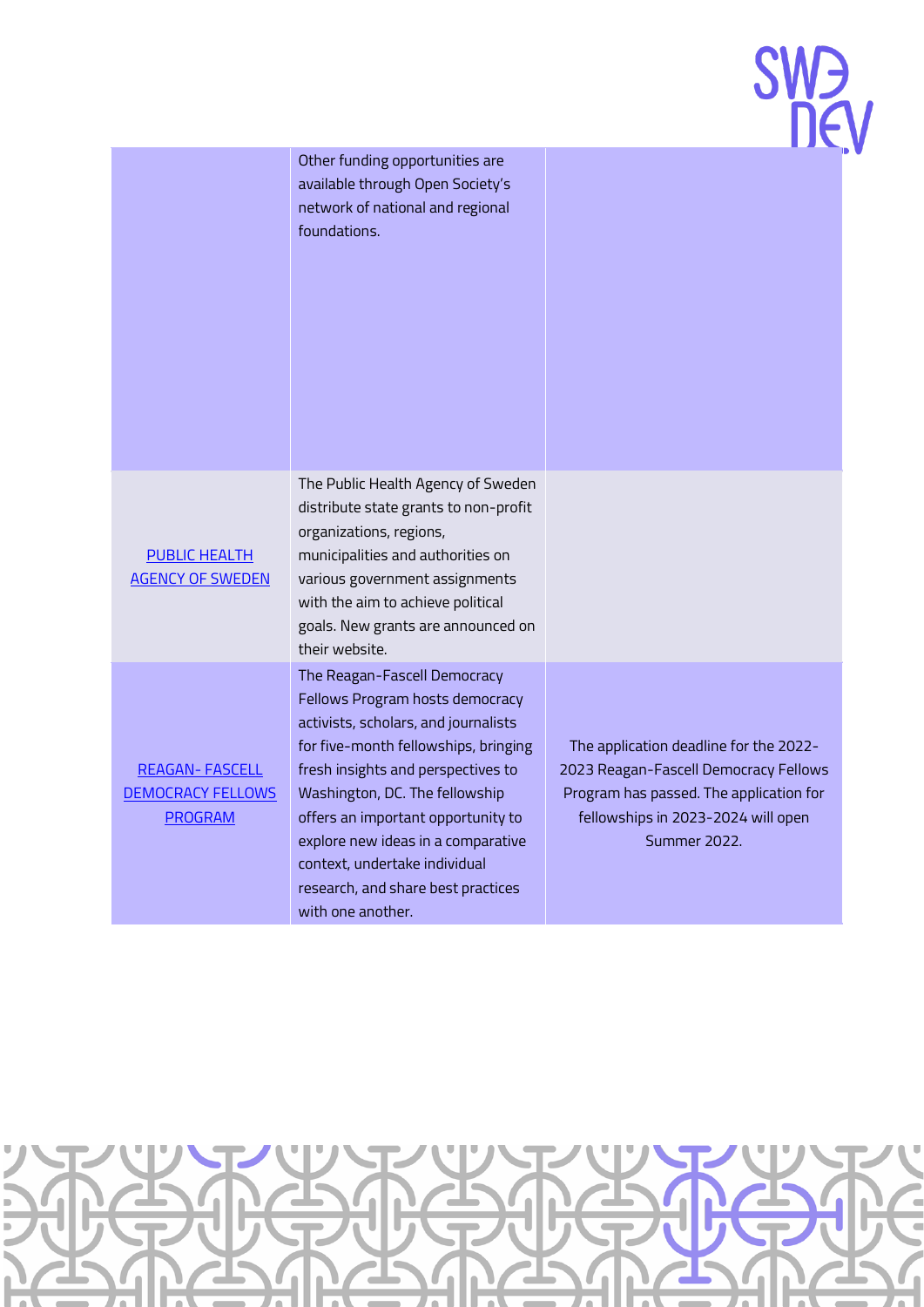[ROYAL NORWEGIAN](https://www.dknvs.no/gunnerus-award/the-gunnerus-sustainability-award/?lang=en)  [SOCIETY](https://www.dknvs.no/gunnerus-award/the-gunnerus-sustainability-award/?lang=en) OF SCIENCE [AND LETTERS](https://www.dknvs.no/gunnerus-award/the-gunnerus-sustainability-award/?lang=en) nominations to the Gunnerus sustainability award. It is given together with Norwegian University of Science and Technology (NTNU). The award is presented to a scholar who has made outstanding contributions to sustainable science within the fields of natural sciences, social sciences, human sciences, or technological sciences, either through interdisciplinary work or through work within one of the fields. Self-nominations are not accepted. [STANFORD](https://cisac.fsi.stanford.edu/cisac-fellowships) – [CENTER](https://cisac.fsi.stanford.edu/cisac-fellowships) FOR **INTERNATIONAL** [SECURITY](https://cisac.fsi.stanford.edu/cisac-fellowships) AND **[COOPERATION](https://cisac.fsi.stanford.edu/cisac-fellowships)** CISAC supports excellence in research in international security and cooperation through a robust and prestigious portfolio of inresidence fellowships. CISAC Fellows spend the academic year engaged in research and writing, and are expected to participate in seminars and to interact and collaborate with leading faculty and researchers. Natural scientists have the opportunity to conduct research on the scientific

The Royal Norwegian Society of Science and Letters invite

> The deadline in 2021 is December 3. Check back in Fall 2022 for the 2023-24 application.



and technical aspects of security topics, as well as to work in

collaboration with faculty members.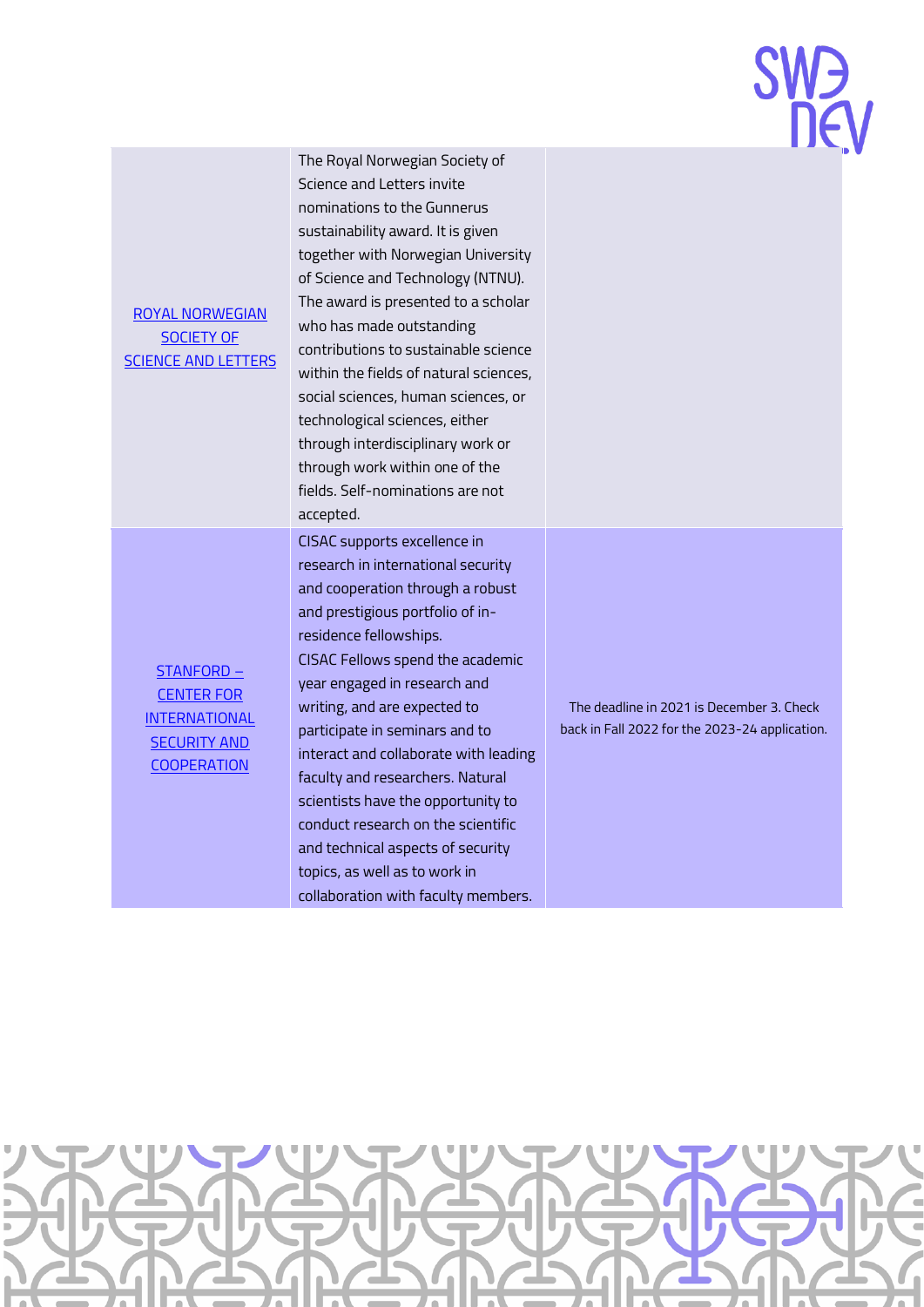### **SW<sub>D</sub>**

STINT - [THE SWEDISH](https://www.stint.se/en/)  [FOUNDATION FOR](https://www.stint.se/en/)  **INTERNATIONAL COOPERATION** IN [RESEARCH](https://www.stint.se/en/)  AND [HIGHER](https://www.stint.se/en/)  **[EDUCATION](https://www.stint.se/en/)** 

Stint was set up by the Swedish Government in 1994 with the mission to internationalise Swedish higher education and research. STINT promotes knowledge and competence development within internationalisation and invests in internationalisation projects proposed by researchers, educators and leaderships at Swedish universities.

STINT invests in young researchers' and teachers' international collaborations. Moreover, STINT's ambition is to be a pioneer in establishing strategic cooperation with emerging countries in research and higher education.

They offer

· Initiation grants – for short-term projects targeting the building of new and strategically interesting international relationships

Mobility Grants for Internationalisation – supports projects of high scientific quality which are clearly contributing to the activities of participating institutions

Applications for the "Initiation Grants" can be submitted throughout the year. Assessments has previously been 5 times a year. Applications for the "Initiation Grants" can be submitted throughout the year. More regionspecific opportunities are announced in an open call on their website.

For current calls: Grants for Internationalisation Research - Last day to apply: 2022-05-12 Initiation Grants - Last day to apply: 2022-05- 17

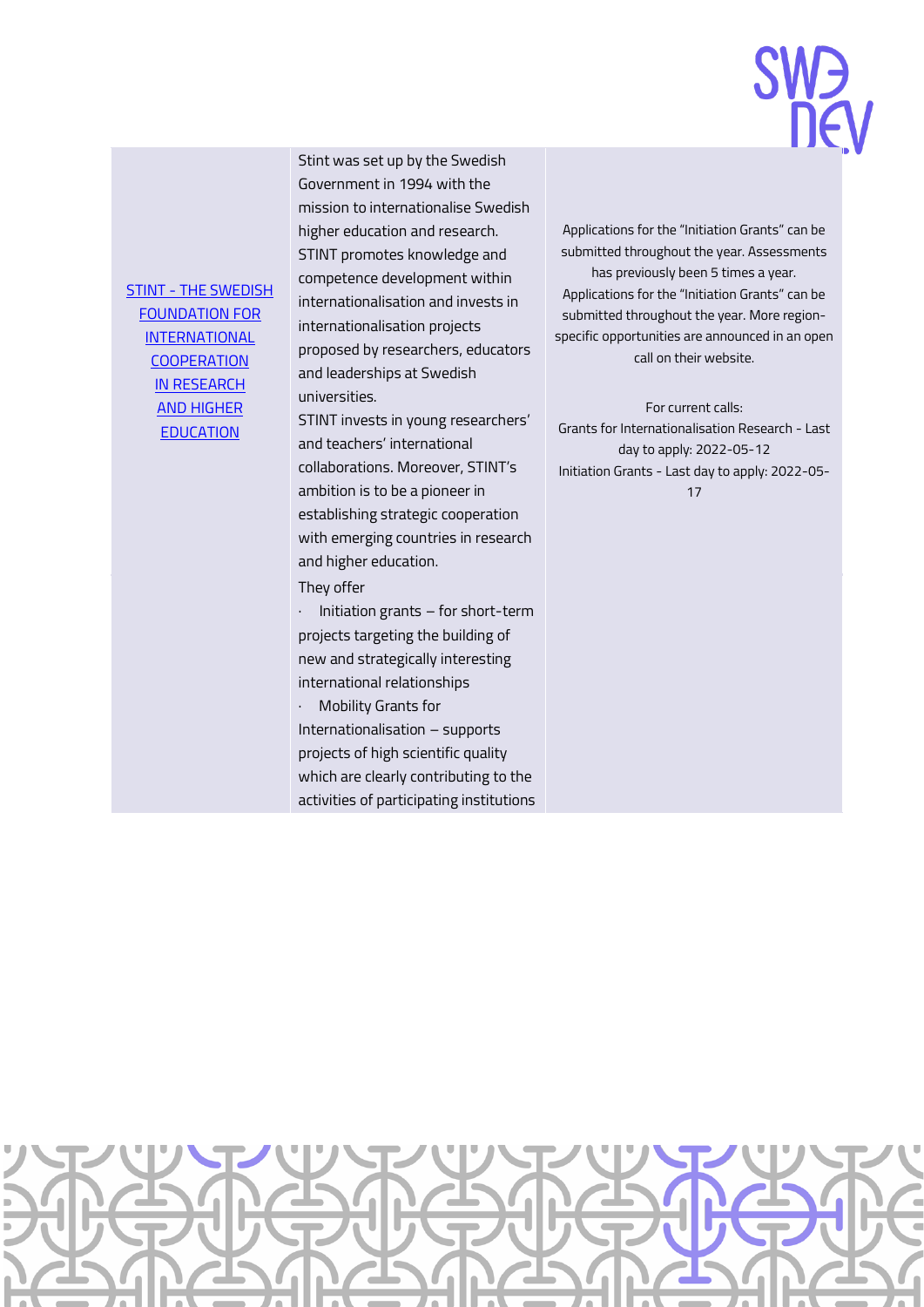| <b>SW<sub>D</sub></b> |     |
|-----------------------|-----|
|                       | DEV |

| <b>STRUCTURAL</b><br><b>TRANSFORMATION AND</b><br><b>ECONOMIC GROWTH</b><br>(STEG) | Structural Transformation and<br>Economic Growth (STEG) is a new<br>research initiative that aims to<br>provide a better understanding of<br>structural change, productivity and<br>growth in low- and middle-income<br>countries. STEG's research will help<br>developing country governments,<br>NGOs and the private sector to<br>design and implement strategies,<br>policies and programmes that better<br>facilitate productivity gains,<br>structural change, and both<br>sustained and sustainable growth.<br>STEG is funded by the Foreign,<br>Commonwealth and Development<br>Office (FCDO) and is a five-year<br>programme of academic research<br>budgeted at £12 million, with the<br>potential for a follow-on<br>programme that would cover an<br>additional four years with a budget<br>of £10 million. | Deadline for proposals for STEG Small<br>Research Grants: 23 May 2022<br><b>Third Call for Proposals for STEG PhD</b><br>Research Grants: 23 May 2022 |
|------------------------------------------------------------------------------------|-------------------------------------------------------------------------------------------------------------------------------------------------------------------------------------------------------------------------------------------------------------------------------------------------------------------------------------------------------------------------------------------------------------------------------------------------------------------------------------------------------------------------------------------------------------------------------------------------------------------------------------------------------------------------------------------------------------------------------------------------------------------------------------------------------------------------|-------------------------------------------------------------------------------------------------------------------------------------------------------|
| <b>SWEDISH</b><br><b>ENERGY AGENCY</b>                                             | The Swedish Energy Agency is<br>Sweden's largest research funder<br>for energy research. Most of the<br>grants are distributed via open calls<br>on their website. The focus areas<br>surround the vision of a long-term<br>sustainable energy system in<br>Sweden,<br>e.g. resource efficient society &<br>innovation for work and climate.                                                                                                                                                                                                                                                                                                                                                                                                                                                                            |                                                                                                                                                       |
| <b>SWEDISH INSURANCE</b><br><b>AGENCY</b>                                          | The "Hans Dahlberg's foundation for<br>the environment and health"<br>supports research and studies of the<br>environment and health, with a<br>particular interest in studies focused<br>on insurance for environmental- and<br>health risks.<br>The board particularly welcomes                                                                                                                                                                                                                                                                                                                                                                                                                                                                                                                                       |                                                                                                                                                       |

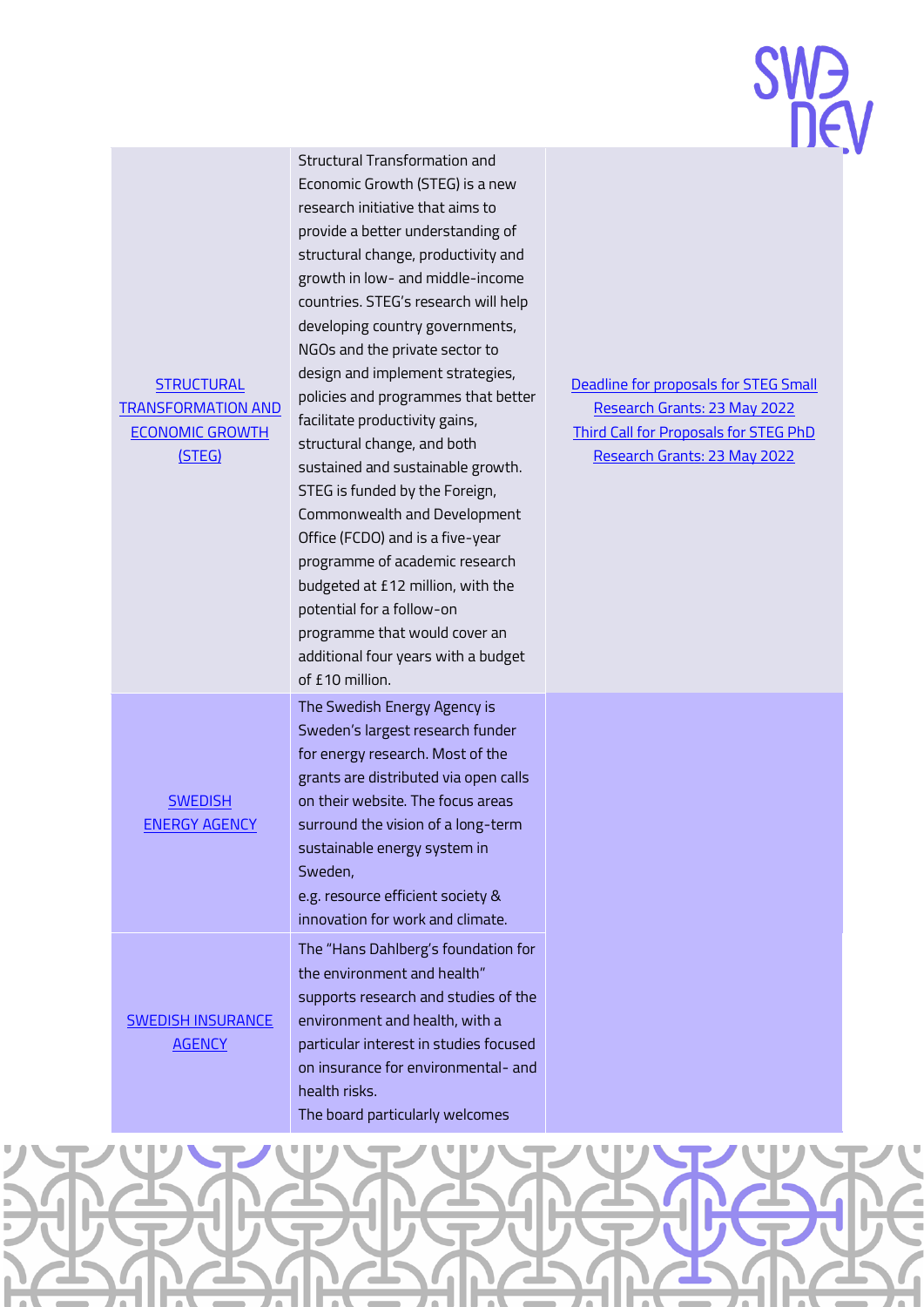| W. |              |
|----|--------------|
|    | $\mathsf{H}$ |

|                                                                                                                                               | applications of studies that<br>investigate new green technology.                                                                                                                                                                                                                                                                                                                                                                                                                                                                                                                                                                                                  |                                                                                              |
|-----------------------------------------------------------------------------------------------------------------------------------------------|--------------------------------------------------------------------------------------------------------------------------------------------------------------------------------------------------------------------------------------------------------------------------------------------------------------------------------------------------------------------------------------------------------------------------------------------------------------------------------------------------------------------------------------------------------------------------------------------------------------------------------------------------------------------|----------------------------------------------------------------------------------------------|
| <b>SWEDISH PRISON AND</b><br>PROBATION SERVICE                                                                                                | The Swedish Prison and Probation<br>Service accept research proposals<br>by researchers at universities,<br>colleges or other authorities. The<br>focus is on the knowledge needed to<br>contribute to the governmental task<br>of preventing crime.                                                                                                                                                                                                                                                                                                                                                                                                               | The Swedish Prison and Probation Service<br>accepts applications throughout the entire year. |
| <b>SWEDISH RESEARCH</b><br>COUNCIL-<br><b>INTERNATIONAL</b><br><b>POSTDOC</b><br><b>GRANT WITHIN</b><br><b>DEVELOPMENT</b><br><b>RESEARCH</b> | The purpose of the grant is to give<br>newly qualified researchers with a<br>doctoral degree from a Swedish<br>university, or from the European<br>Institute, the opportunity to expand<br>their networks and their<br>competences by working abroad<br>under secure employment<br>conditions. The grant is also<br>intended to promote the quality and<br>renewal of Swedish research.<br>International postdoc grants in<br>development research are funded<br>by the Government's development<br>aid funds, and the research shall be<br>of particular relevance to the fight<br>against poverty and for sustainable<br>development in low income<br>countries. | Deadline for application April 2022 (forecast).<br>This call is repeated once a year.        |

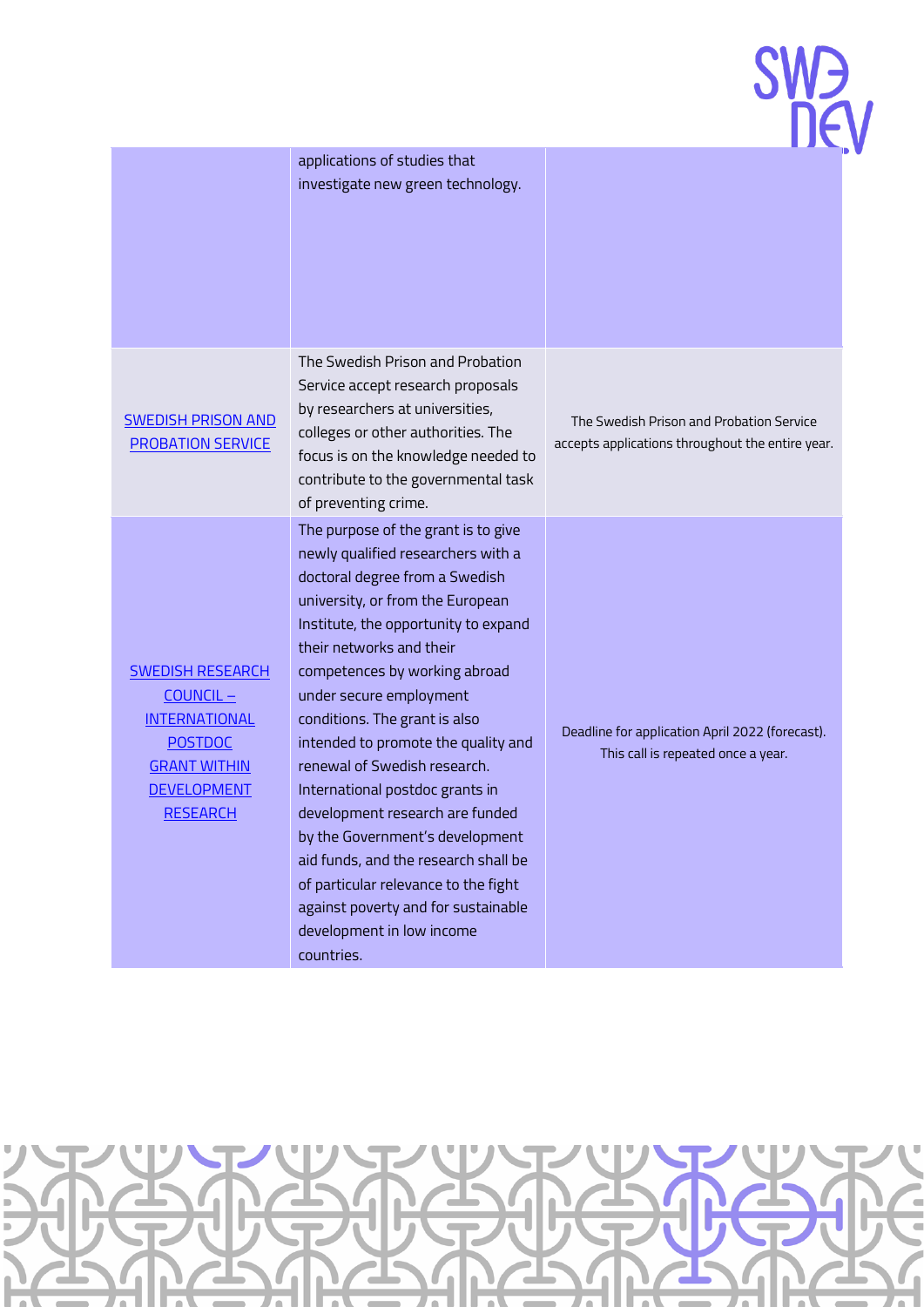| <b>SW<sub>D</sub></b> |     |
|-----------------------|-----|
|                       | DEV |

| <b>TAIWAN FOUNDATION</b><br><b>FOR DEMOCRACY</b>                                    | Every year, a select number of<br>International Visiting Fellows may<br>stay in Taiwan to complete an<br>independent research project for up<br>to one year. The TFD aims to have<br><b>International Visiting Fellows</b><br>establish contact and network with<br>Taiwan's related non-governmental<br>organizations, to encourage the<br>development of cooperative<br>international projects, and to<br>support research and writing of<br>those working in the field of<br>democracy assistance.<br>The International Visiting Fellowship<br>is geared towards well- established<br>scholars or experts devoted to the<br>promotion and building of<br>democracy and human rights.<br>The TFD awards all International<br>Visiting Fellows with a stipend of<br>NT\$45,000 - NT\$ 55,000 per month<br>to assist with living expenses in<br>Taiwan, according to an evaluation<br>of their reviewers. |                                                                  |
|-------------------------------------------------------------------------------------|-----------------------------------------------------------------------------------------------------------------------------------------------------------------------------------------------------------------------------------------------------------------------------------------------------------------------------------------------------------------------------------------------------------------------------------------------------------------------------------------------------------------------------------------------------------------------------------------------------------------------------------------------------------------------------------------------------------------------------------------------------------------------------------------------------------------------------------------------------------------------------------------------------------|------------------------------------------------------------------|
| <b>THE GOOD CITY</b><br><u>("RIKSBYGGENS"</u><br><b>ANNIVERSARY</b><br><b>FUND)</b> | A Swedish organisation that gives<br>scholarships to support research,<br>development and education for<br>more sustainable cities.                                                                                                                                                                                                                                                                                                                                                                                                                                                                                                                                                                                                                                                                                                                                                                       |                                                                  |
| <b>TORSTEN SÖDERBERGS</b><br><b>FOUNDATION</b>                                      | The Torsten Söderberg Foundation<br>enables research initiatives and<br>individual projects in medicine,<br>economics, law and other fields<br>(often with humanities connections).<br>These initiatives are often<br>interdisciplinary. Development<br>researchers can apply under the<br>category "other".<br>Over the past ten years, the<br>foundation has allocated an average                                                                                                                                                                                                                                                                                                                                                                                                                                                                                                                       | The foundation has an application period<br>per year, in autumn. |

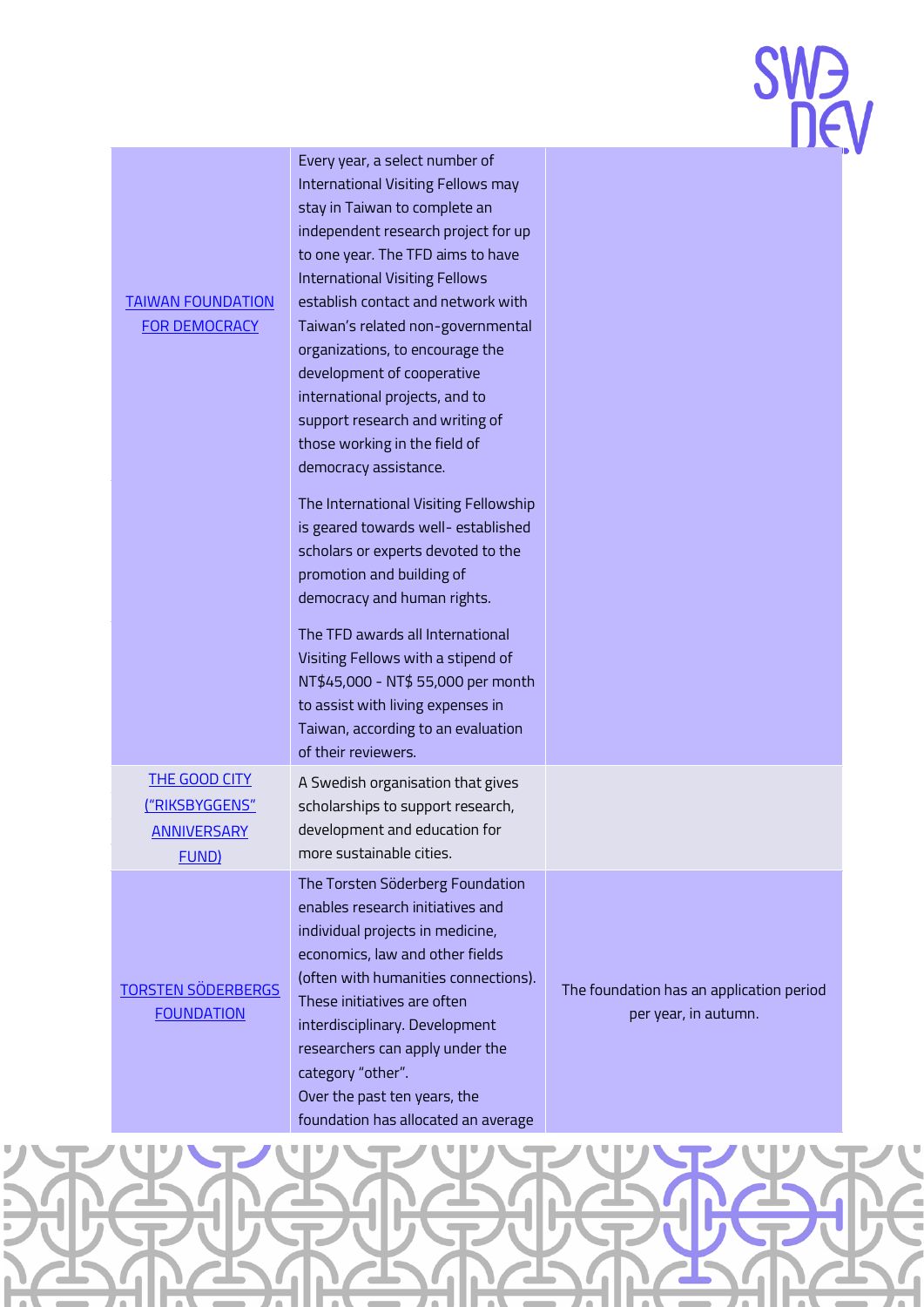|                                                                            | of almost SEK 85 million per year.<br>The Foundation's donations and<br>research grants are described each<br>year in its annual reports.                                                                                                                                                                                                                                                                                                                                                                                                                                                                                |                                                                                                                            |
|----------------------------------------------------------------------------|--------------------------------------------------------------------------------------------------------------------------------------------------------------------------------------------------------------------------------------------------------------------------------------------------------------------------------------------------------------------------------------------------------------------------------------------------------------------------------------------------------------------------------------------------------------------------------------------------------------------------|----------------------------------------------------------------------------------------------------------------------------|
| <b>US AGENCY FOR</b><br><b>INTERNATIONAL</b><br><b>DEVELOPMENT - USAID</b> | The US Agency for International<br>Development invites applications for<br>its sustainable landscapes grant,<br>available to<br>e.g. institutions and research<br>groups.<br>This seeks opportunities to co-<br>create, co-design, co-invest and<br>collaborate in the R&D, piloting and<br>scaling of innovative interventions<br>for reducing land-based greenhouse<br>gas emissions and increasing long-<br>term carbon sequestration at scale.<br>Cross-sectoral and integrated<br>approaches to addressing other<br>development challenges together<br>with reducing greenhouse gas<br>emissions are also welcomed. | Deadline in 2022 is September 24. This is a<br>reoccurring grant.                                                          |
| <b>VINNOVA</b>                                                             | Vinnova is Sweden's agency for<br>innovation. Their aim is to<br>strengthen Sweden's ability for<br>innovation and contribute to a<br>sustainable economic growth.<br>Vinnova offers different and new<br>grants for projects on their<br>homepage. At times, these grants<br>align with development research.                                                                                                                                                                                                                                                                                                           | In most cases, Vinnova requires the<br>applicant(s) to look for co-funding to cover<br>costs which cannot be funded by it. |

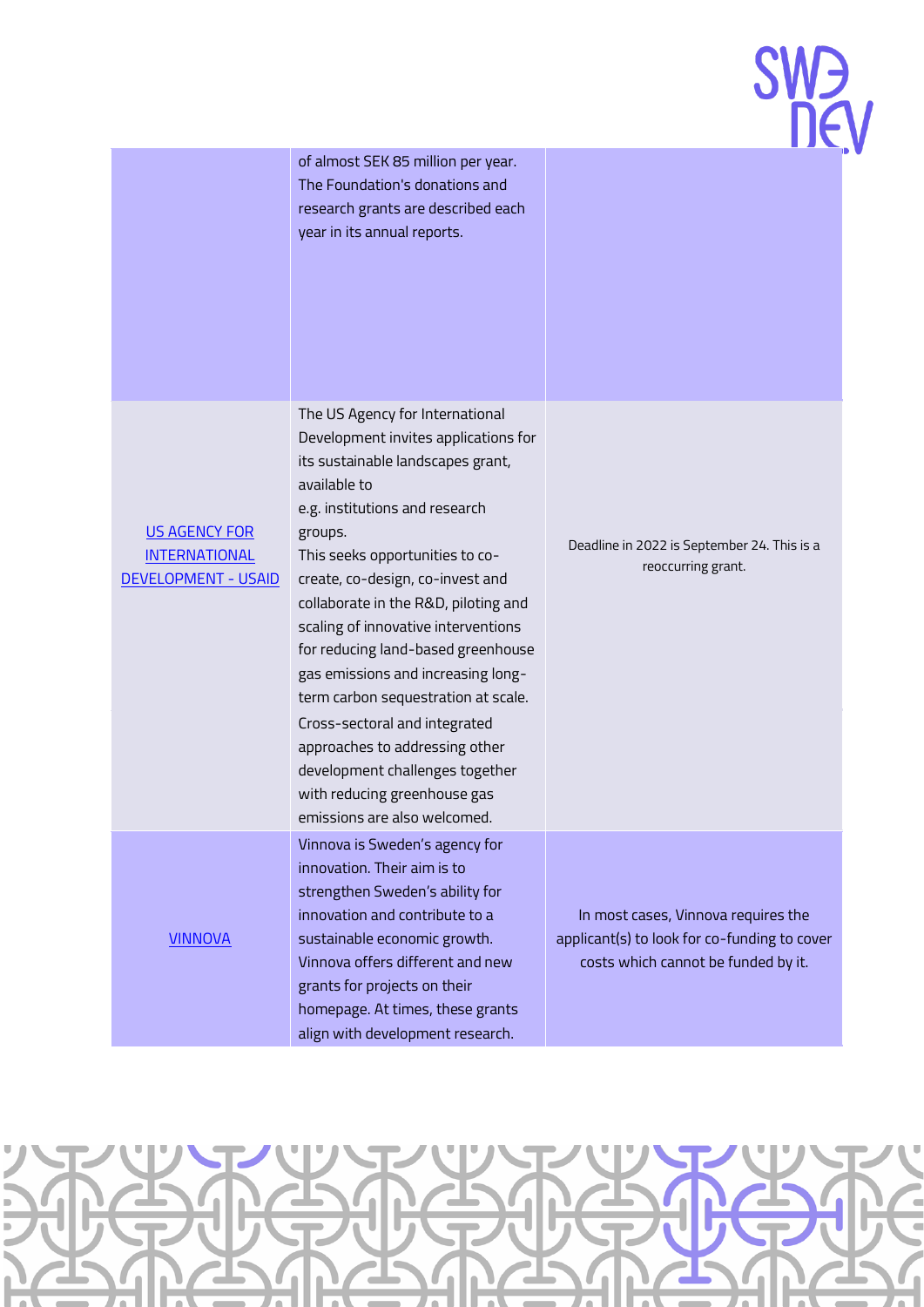

WGF does not fund the purchase of land, capital construction, profit-making businesses, debt reduction, endowment campaigns, fundraising drives/events, or scholarships, tuition assistance or other forms of personal financial aid.

Applicants based in the United States must be registered 501(c)(3) non-profit organizations. Applicants based outside the United States must show 501(c)(3) equivalency under U.S. law and, if invited to submit a proposal, will be asked to sign an affidavit stating this equivalency. Potential grantees without 501(c)(3) status will be asked for further documentation regarding the charitable purpose of the activity.

All applicants must submit a letter of inquiry of no more than two pages briefly describing the mission and history of the applying organization, goals of the initiative(s), specific objectives, and accompanying strategies. The letter must also state the organization's current annual operating budget and primary sources of income. Applicants based in the United States must also include as appendices the IRS 501(c)(3) documentation letter and a copy of the most recent IRS Form 990. Please do not submit proposals or any other materials such as annual reports, press coverage materials, or DVDs with a letter of inquiry."



### **WALLACE** [GLOBAL](http://wgf.org/grants/grantee-database-2/) FUND

The Wallace Global Fund supports activities and movements that are global or national in scope. They consider significant local or regional initiatives with the potential to leverage broader national or global impact. Proposals can be for either core or project-specific support.